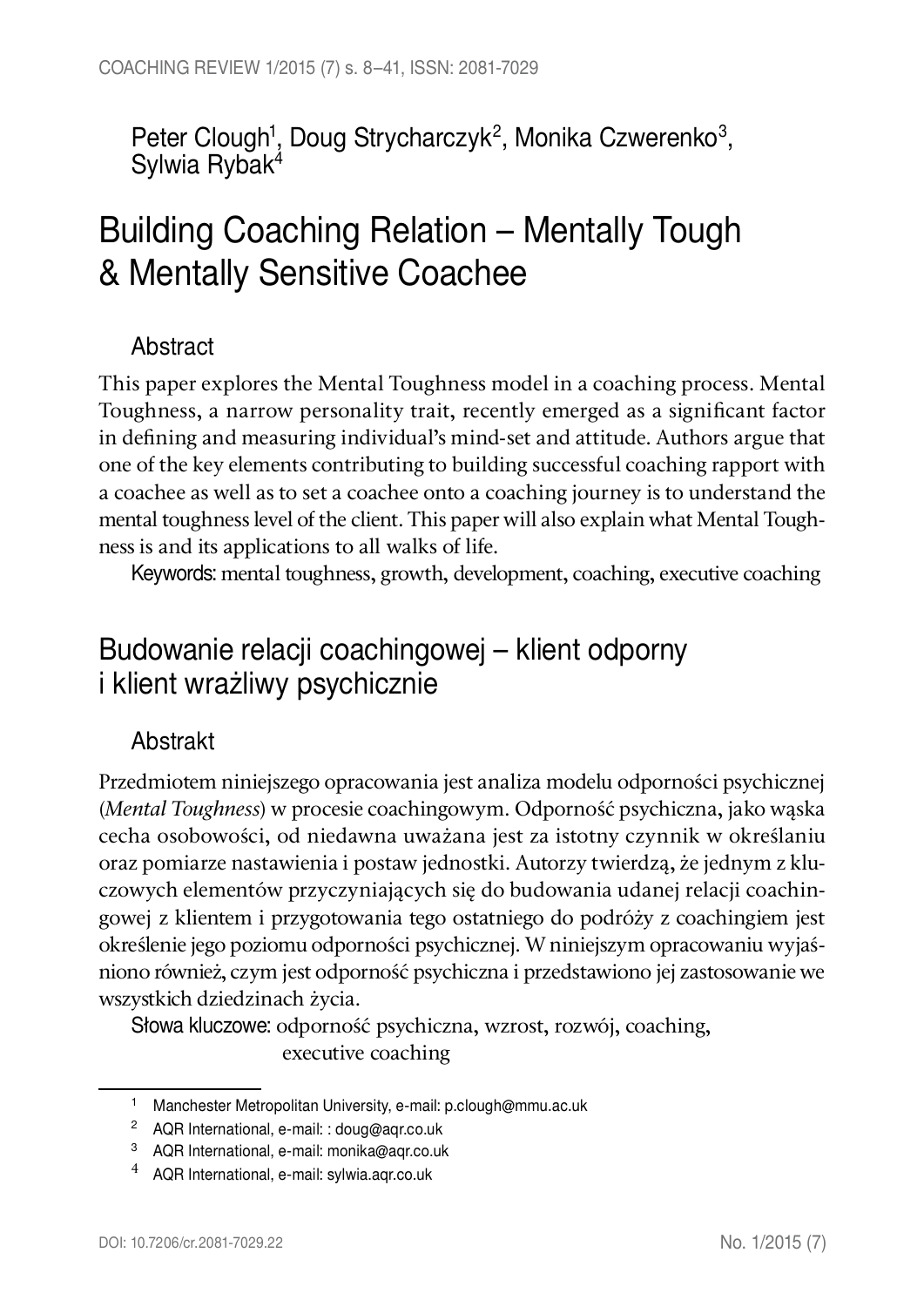## Mental Toughness – Origins & Concept

If asked to participate in a discussion about mental toughness without having an agreed definition in front of you, most people would be able to do so. Mental Toughness is a concept we all seem to understand and the name does convey some sense of what the subject may be about. However, until 2002 it was a concept that had never been properly articulated or operationalised.

It is the result of bringing together the work of academics and practitioners which gives the concept a great deal of potency. Practitioners now have a better theoretical underpinning to their work.

Practitioners have generally focused on developing interventions, tools and techniques which seem to work without necessarily understanding fully why these work. Adding this kind of understanding helps everyone to apply what they do more effectively and more efficiently.

Mental toughness, we now understand, is a narrow personality trait which helps to explains how individuals respond to stress, pressure and challenge, irrespective of prevailing circumstance. Although its roots lie in resilience theory, mental toughness has emerged as a wider and potentially more useful concept.

Early definition of Mental Toughness describes Mental Toughness as

The capacity for an individual to deal effectively with stressors, pressures and challenge and perform to the best of their abilities, irrespective of the circumstances in which they find themselves. (Clough and Earle, 2002)

Further studies carried out on the Mental Toughness Model as developed by Professor Peter Clough confirmed that Mental Toughness is a micro personality trait, which means there is a genetically component in the level of mental toughness that an individual exhibits. We were able to offer a new definition of mental toughness.

Mental Toughness is a personality trait which determines, in large part, how people respond to challenge, stress and pressure, irrespective of their circumstances. (Clough and Strycharczyk, 2012)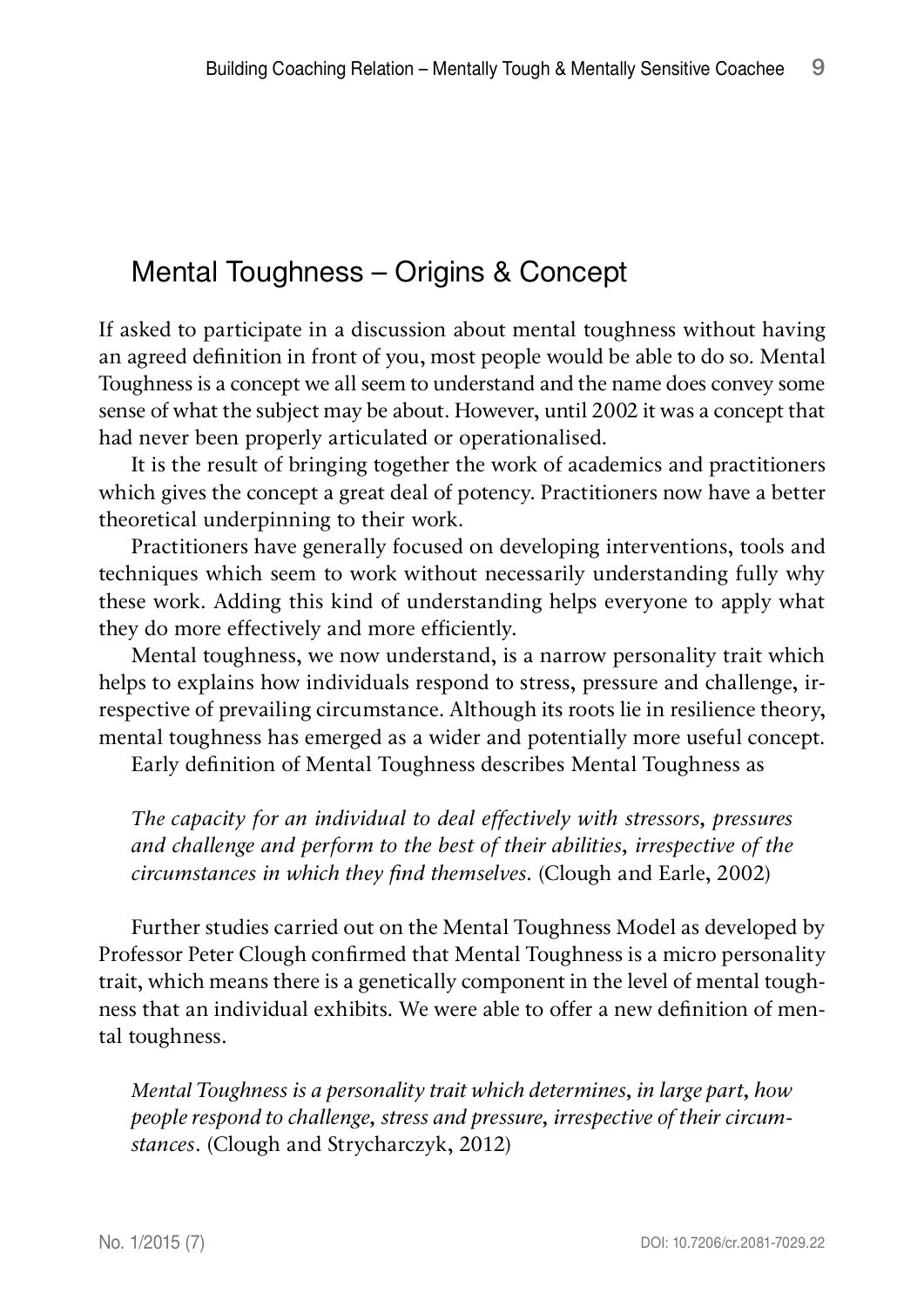In both definitions the key elements are:

To a large extent – it is known to be a large part of the answer to a lot of questions. It is not the whole of the answer for everyone. Nevertheless studies show that an individual's mental toughness can account for up to 25% of the variation in performance and is significant in wellbeing and positive behaviour.

Irrespective of prevailing circumstances – mentally tough individuals generally accept responsibility for their own performance. They show a real can do attitude. They do not seek to blame others for their shortcomings – I would have done it if only my parents/teacher/co-workers would have helped me ...

Initially working with athletes, Professor Peter Clough identified the core components of mental toughness and how to apply the concept. Work with AQR International around its application in a number of fields including the workplace led to the development of the MTQ48 measure in 2003 allowing effective assessment of mental toughness.

## The Theoretical Roots

There are two main theoretical roots to mental toughness, both emerging from health psychology:

- Resilience Commitment, control a passive concept
- Hardiness (Kobasa) Commitment, control, challenge who developed the idea of Hardiness – introducing a more positive and proactive element to the idea of resilience.

#### **Resilience**

Most commonly defined as: The ability to recover quickly from change, setback or misfortune.

Researchers have found resilience to be a function of the individual's

- Accuracy of assessing events
- Ability to identify options and their flexibility in response
- Internal drive to complete tasks on time and on target

People could develop resilience by:

- Thinking positively about the problem or challenge despite adversity I can still do it
- Focussing on what can be controlled rather than what cannot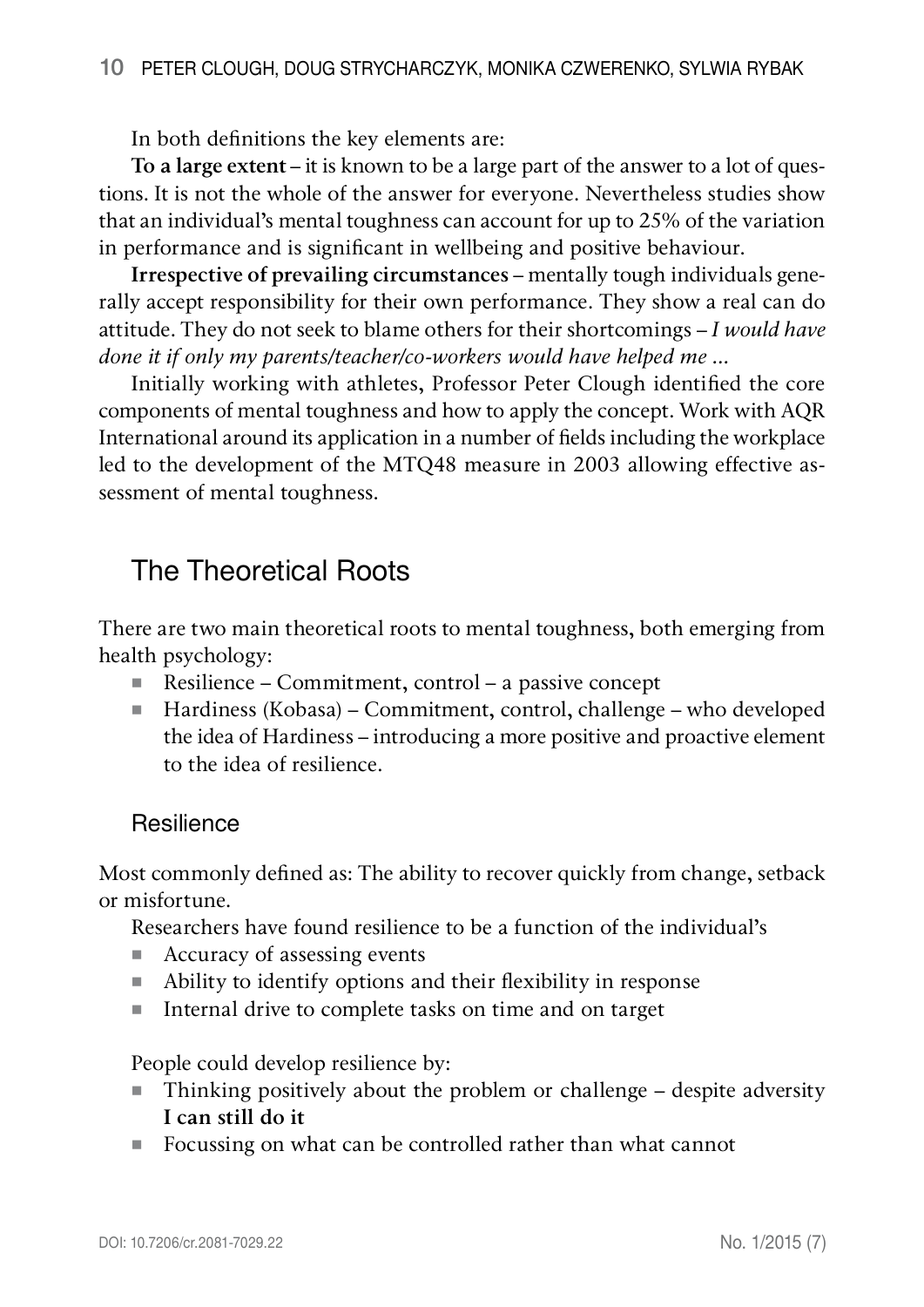Resilience seems to be a function of what we know as CONTROL & COM-MITMENT.

In a sense it's a passive response. Something unwanted or adverse has happened, I don't like it and it's not what was expected but I can still achieve most or all of what I set out to do.

### **Hardiness**

Defined by Kobasa as "The ability to bear difficult conditions".

In her research on Resilience in the 1970s, Suzanne Kobasa made a number of important observations.

- Firstly she realised that there are significant individual differences in the way that people respond to stress. One study showed measurable differences among company executives' ability to deal with pressure – despite having comparable responsibilities, economic status and physical health, etc.
- Some individuals seem to cope better than others. These individuals, who she describes as hardy, were those whose cognitive strategies are better suited to dealing with stress. E.g., a hardy person was better at identifying the symptoms of stress and therefore was better able to work out what to do.
- She also noted that some people seemed to thrive on adversity and challenge. This was resilience+.

She called this concept Hardiness. Hardy individuals appeared to mentally transform stressors into something less threatening. She also speculated that Hardiness could be developed in individuals through carefully directed training.

Hardiness is a much less passive concept than resilience. It is an active response. This describes people who can also see adversity, difficulty and challenge as an opportunity to show what they can do.

Kobasa's work specifically suggested that it was related to CHALLENGE, CONTROL & COMMITMENT.

Two key players in the development of Mental Toughness

## Richard Dientsbier

Dienstbier is a significant figure. He is a North American Health psychologist who used the great outdoors to test out a number of hypotheses about the way people develop.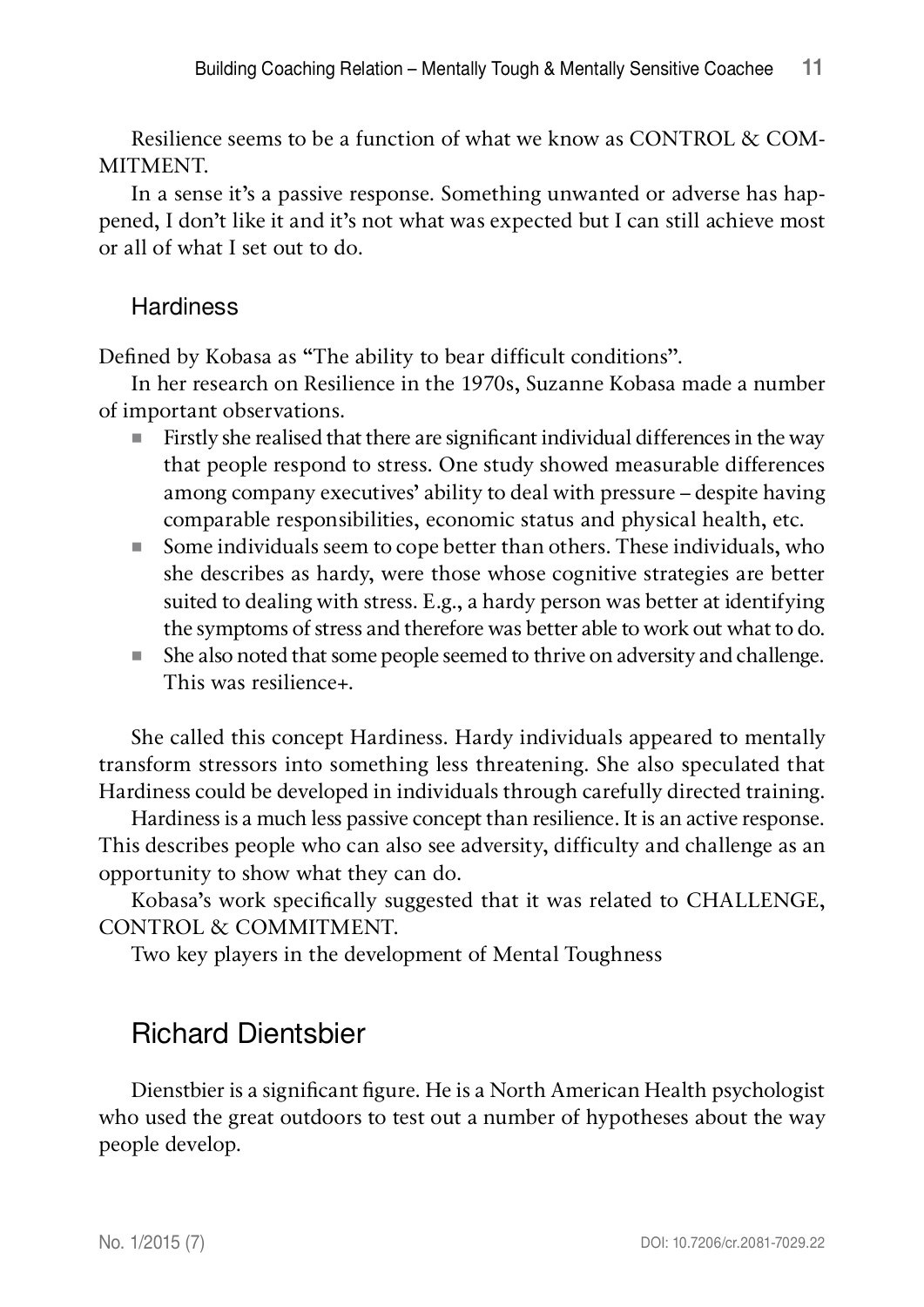He demonstrated that Physiological Toughening often led to Psychological Toughening. He found that exposure to (physical) challenge could lead to emotional stability and immune system enhancement.

Dientsbier saw that some level of stressful simulation is needed for optimal performance. He found that stressful situations that are challenging but not overwhelming, may actually contribute to better physical and psychological health. In other words, facing up to challenge helps you to deal with challenge.

Dientsbier uses the term 'toughening' to describe what happens when challenging situations require active coping and problem solving. People who are stressed, but learn to adaptively work their way out of the problem, show a distinct psychobiological pattern. Overwhelming stress overtaxes the nervous system and leads to a variety of unwanted effects, including high blood pressure, sleep disorders, gastrointestinal problems, chronic anxiety, or depression.

However, individuals who learn to deal effectively with such crises – that is, develop good coping and mastery skills – show a more efficient and adaptive nervous system response that only lasts for the specific period of stress, and returns promptly to normal when the crisis is over.

Dientsbier showed that as an individual learns to cope with challenges in an adaptive way, a positive spiral develops: More effective coping leads to a smoother psychobiological stress response; the more this happens, the more the person learns to have faith in his or her own coping abilities – and so the stress response becomes even more adaptive and less disruptive.

Tough people are able to cope adaptively with adverse situations and are therefore less likely to succumb to stress-related illnesses. Dientsbier found that you could toughen up many individuals by exposing them to challenge, particularly by gently stretching their ability to cope with challenge and adversity!

This challenged so-called 'stress-management' programmes that rely mainly on relaxation or arousal-reduction techniques. He argued that using these techniques and therapies exclusively may actually work against developing true adaptive toughness. By portraying stress as something to be reduced or avoided at all costs, these approaches inhibit the learning of adaptive coping skills to deal with life's challenges.

Dientsbier carried out a number of interesting experiments both in the outdoors and in the laboratory. For instance, he would expose volunteers to ice cold baths for progressively longer and longer periods, whilst asking them to complete simple cognitive ability tests. Over time the test results would go up!

Overall Dientsbier makes an important contribution because he points to the possibility that Mental Toughness is capable of being developed where necessary.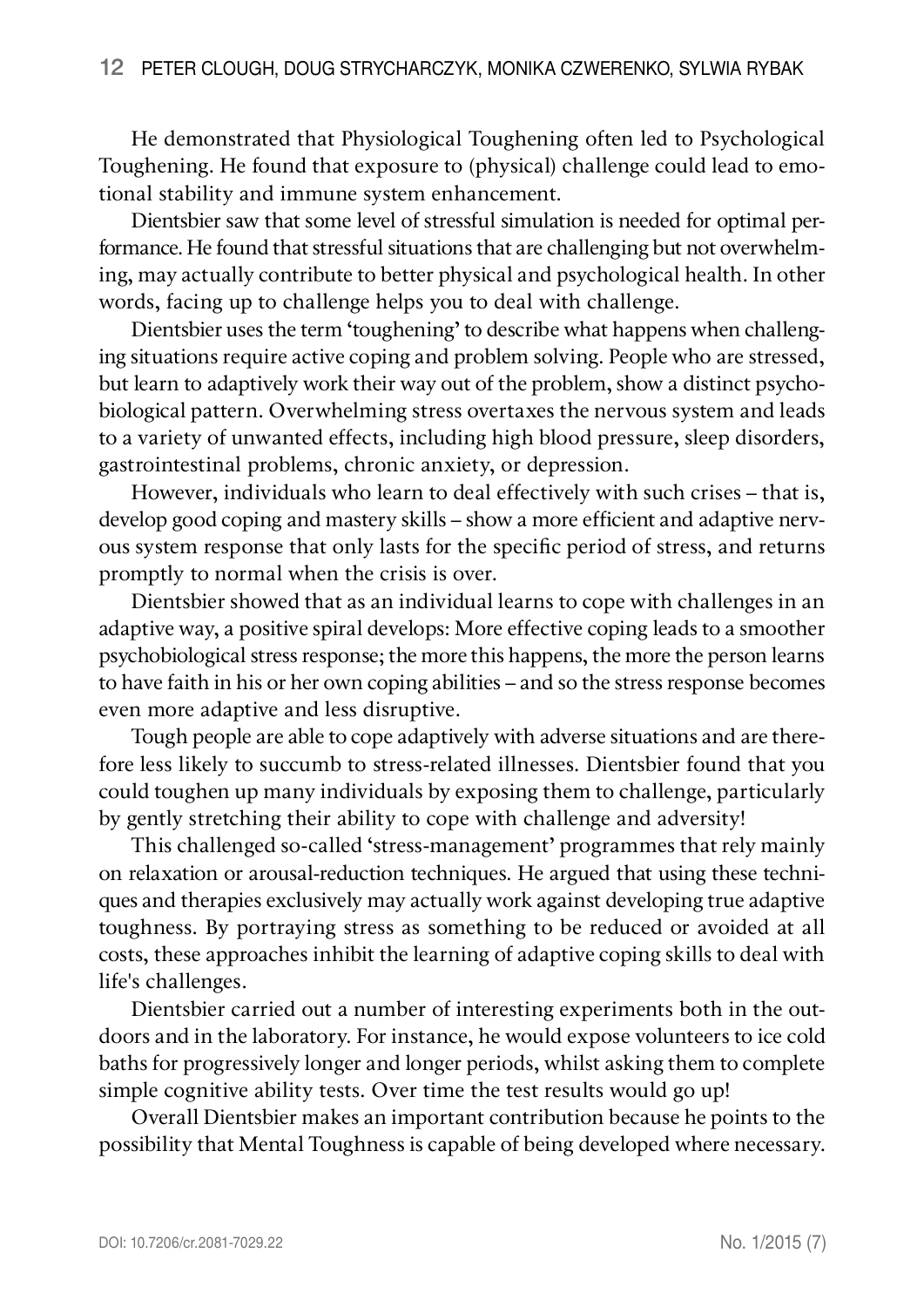## Jim Loehr Ed.D

Loehr, a leading sports psychologist, produced the first popular use of the term MENTAL TOUGHNESS.

He defined it as: "The ability to consistently perform towards the upper range of your capabilities, regardless of competitive circumstances" (1982)

He linked the concept of Mental Toughness with performance on the sports field. He identified 4 key notions and created a simple questionnaire. The notions were:

- Emotional Flexibility
- Emotional Responsiveness
- **Emotional Strength**
- Emotional Resilience

He suggested that Mental Toughness was an essential quality which existed in the minds of winners.

He too believed that it could be learned. Loehr worked with hundreds of elite athletes, many of whom became World Champions under his tutelage. Very quickly, his ideas were picked up by the sports community all over the world. By the year 2000, we see regular reference to the notion of mental toughness on the back (sports) pages of newspapers, but very little reference on the business pages.

Nevertheless, even in the Sports Arena, mental toughness became something to which there was frequent reference but is rarely defined. After Loehr we see several attempts to define Mental Toughness, including:

- Ability to rebound from failure
- Acquisition of superior mental skills
- Ability to cope with pressure, stress and adversity
- **Insensitivity to severe pressure**

All of these ideas contribute to a theme but don't really pin down the notion. Mental Toughness was poorly defined and provided a confused picture. It was often quoted – especially in sport – to explain why less talented teams and individuals outperform more talented opponents.

People knew the concept mattered but few could explain why.

## Professor Peter Clough Ph.D.

A sports and occupational psychologist, Clough found himself researching mental toughness in sport.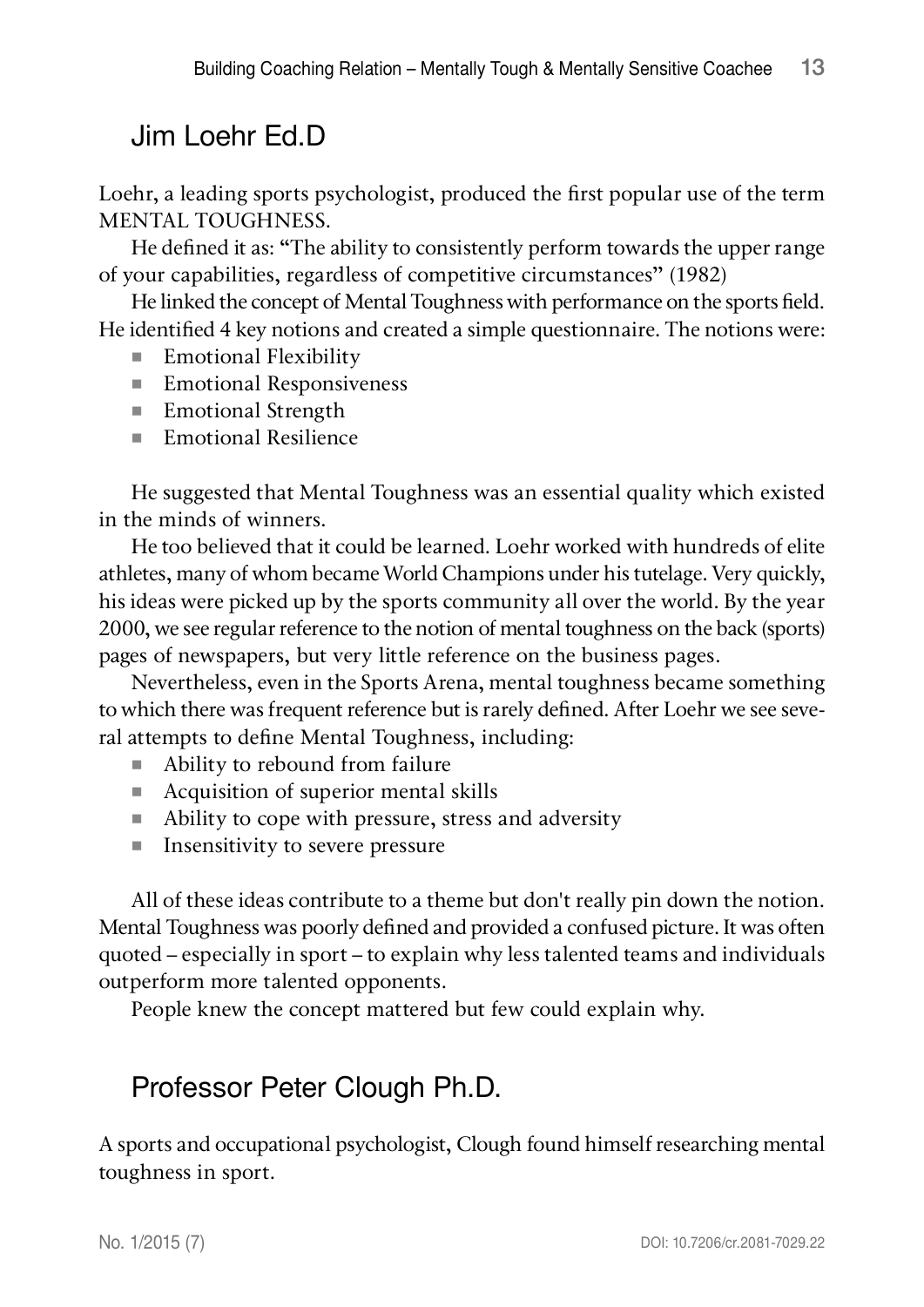Working with golfers, soccer players and rugby players, he was particularly interested in the performance of place kickers in both Rugby codes. The place kicker has disproportionate value in a rugby team. Commonly they will score as many points as the rest of the team put together. They can be crucial to the success of the team. A sterling team performance can be undone by an 'off day' for the place kicker.

On the face of it, converting a place kick is a straightforward technical task. With training and practice, many kickers can be very effective on the practice field. It's performing on the day of the match where things run less straightforwardly. Any rugby fan will confirm that when a place kicker misses a kick, he will often miss the next kick. And the converse applies too.

The same thing applies in many other sports – penalties in soccer, sinking a key 6 foot putt in golf, attempting a high jump record, etc. Clough found that the prevailing concepts of resilience and hardiness and mental toughness didn't quite explain what he was observing. He hypothesized that "confidence" was also a factor in mental toughness.

Together with a colleague, Keith Earle, Clough developed a short 18 item measure to test his hypothesis. The results were encouraging. Clough & Earle set about developing a longer version of the questionnaire.

At the same time Clough was working with Doug Strycharczyk on a programme for the HM Customs & Excise(C&E) in the UK which involved assessing more than 700 senior managers using a range of tests, exercises and data which was comparatively clean and consistent. HM C&E agreed that they could gather data about the participants in the development centre programme, and asked participants to complete the new extended mental toughness measure. A number of other large organisations were persuaded to provide equivalent data. To this was added data from testing students.

The result was that the researchers were able to:

- Confirm the relevance of the confidence component
- Create and articulate a more complete picture of mental toughness
- Develop a reliable and valid questionnaire MTQ48
- Begin to assess practical applications and apply a developmental approach

## 4 C's

Mental toughness Model, as identified by Professor Peter Clough, is based on 4 main components: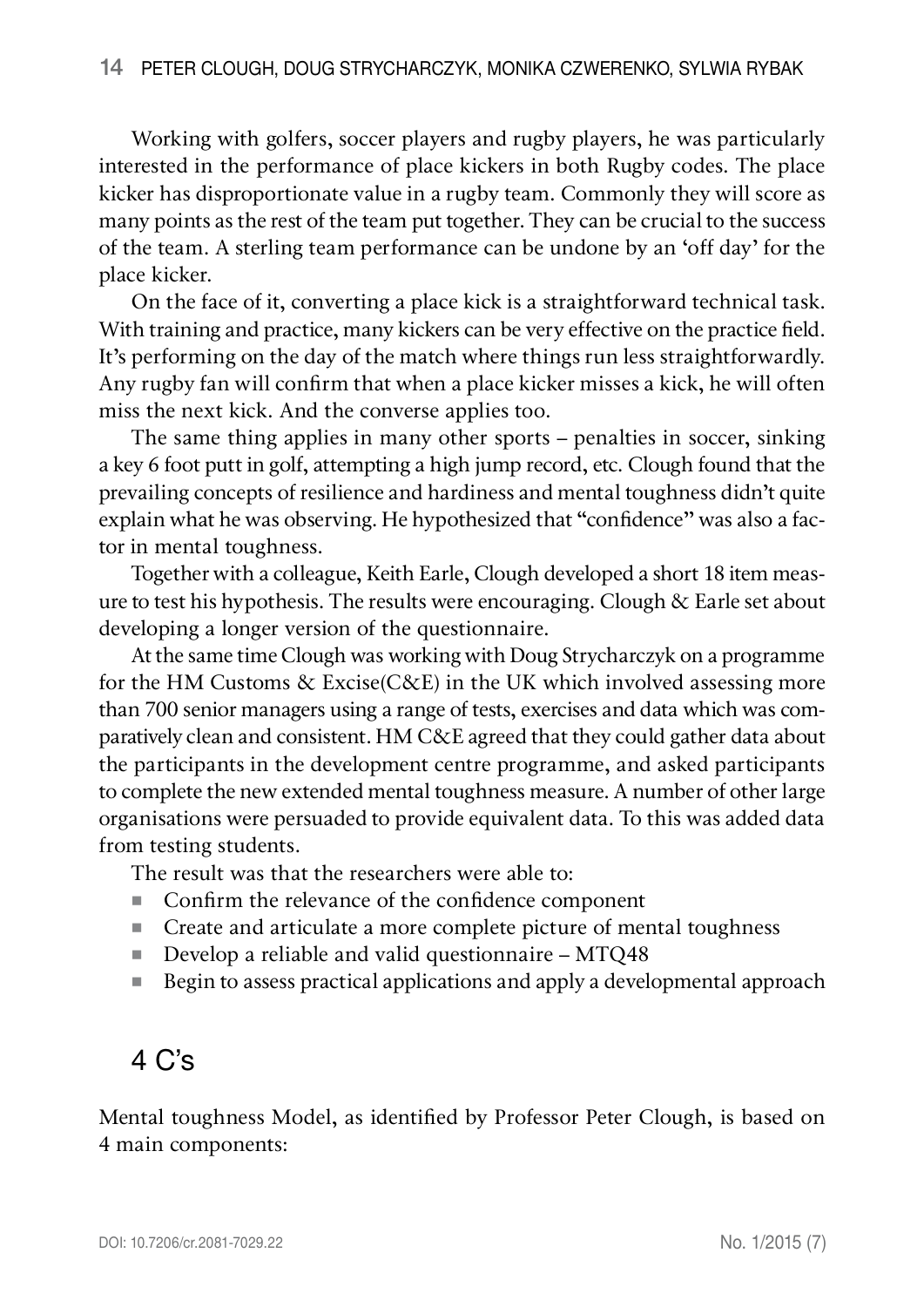Table 1. 4 main components of Mental Toughness Model

| <b>Mental Toughness Scale</b> | What this means  what does MTQ48 assess                                                 |
|-------------------------------|-----------------------------------------------------------------------------------------|
| CONTROL                       | Life Control – I really believe I can do it                                             |
|                               | Emotional Control - I can manage my emotions and the emotions<br>of others              |
| <b>COMMITMENT</b>             | Goal Setting $-1$ promise to do it $-1$ like working to goals                           |
|                               | Achieving – I'll do what it takes to keep my promises and achieve<br>my goals           |
| <b>CHALLENGE</b>              | Risk Taking - I will push myself - I am driven to succeed                               |
|                               | Learning from Experience – even setbacks are opportunities<br>for learning              |
| <b>CONFIDENCE</b>             | In Abilities $-1$ believe I have the ability to do it $-$ or can acquire<br>the ability |
|                               | Interpersonal Confidence – I can influence others – I can stand<br>my ground if needed. |

Source: own elaboration.

Figure 1. Application of Mental Toughness Model



Source: own elaboration.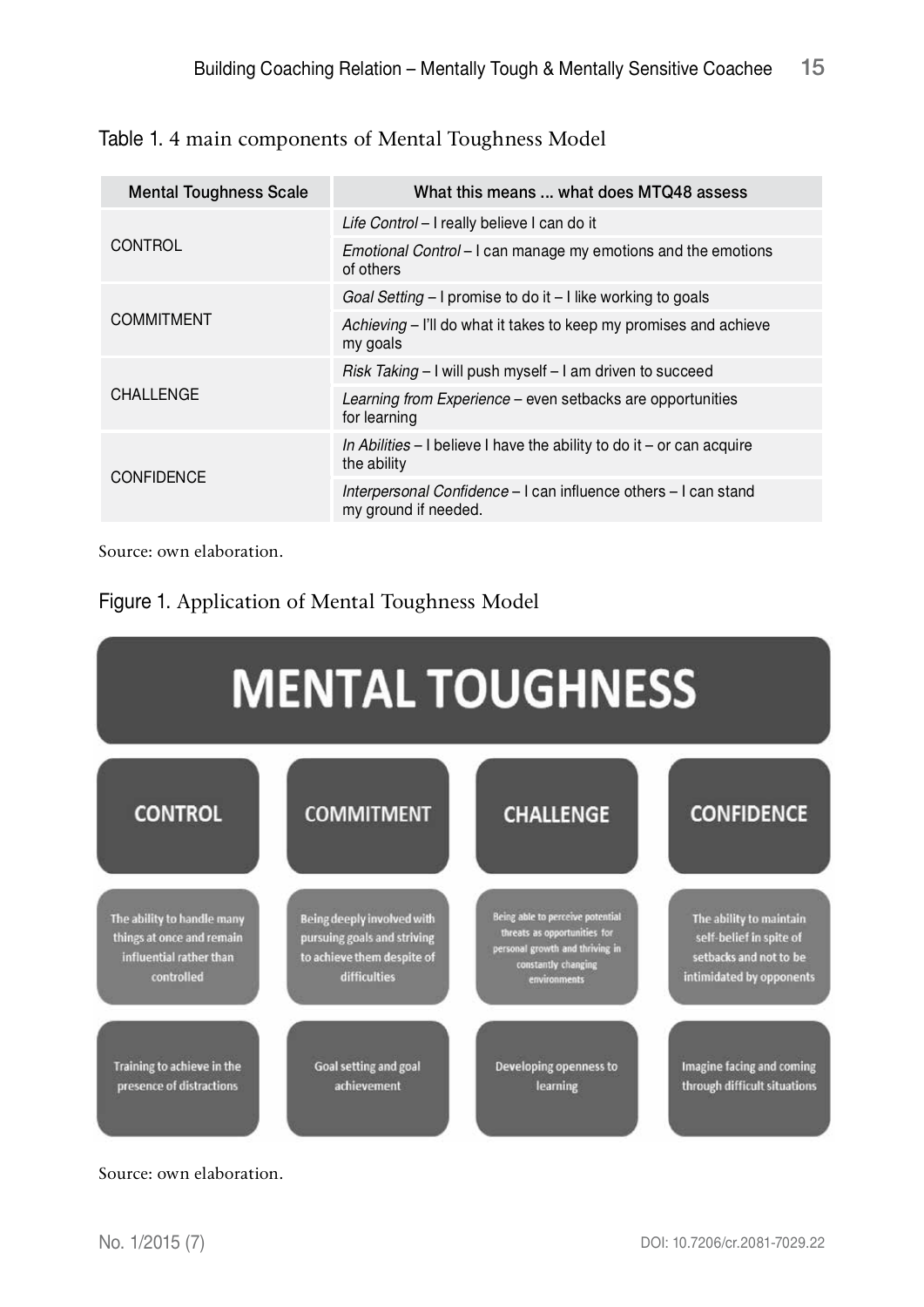## Why is Mental Toughness Important?

Studies in the occupational, educational and sports worlds consistently show that Mental Toughness is directly related to:

**Performance.** Individuals perform more effectively in terms of volume and quality of work.

In education, we see a clear correlation between mental toughness and performance in examinations and tests at all levels of education. These studies consistently show that around 25% of the variation in a person's performance in exams is explained by their mental toughness.

In the workplace, studies in call centres, managerial groups, etc. show similar patterns.

Moreover, when aggregated, we can observe similar patterns between the overall mental toughness of groups and organisations and their measured performance. Mental toughness is an organisational and cultural issue too.

 Positive Behaviour. The higher the level of Mental Toughness, the more the individual demonstrates positive behaviours.

They will adopt a 'can do' attitude and there is clear evidence that the higher the level of Mental Toughness, the more likely the individual will engage in activities with which they are associated (asking questions, engaging in discussion, volunteering to carry out tasks, etc.).

They are more likely to volunteer for things, to welcome change, to see the positives where other see the negatives and are more accepting of responsibility.

- Wellbeing. The greater the level of Mental Toughness, the greater the sense of well-being. This translates into outcomes like
	- Improved attendance/reduced absenteeism
	- Dealing more effectively with difficult days and adversity
	- Reductions in reported bullying
	- Being able to put setbacks into perspective and recover more quickly
	- $\bullet$  Sleeping better
- Aspirations. Studies show that Mental Toughness appears to be positively correlated with career aspirations and aspirations in general. The mentally tough appear more ambitious than the average. For instance, in social work this can be particularly significant in areas of social and economic deprivation where the prevailing ethos might be one of despair or 'helplessness'.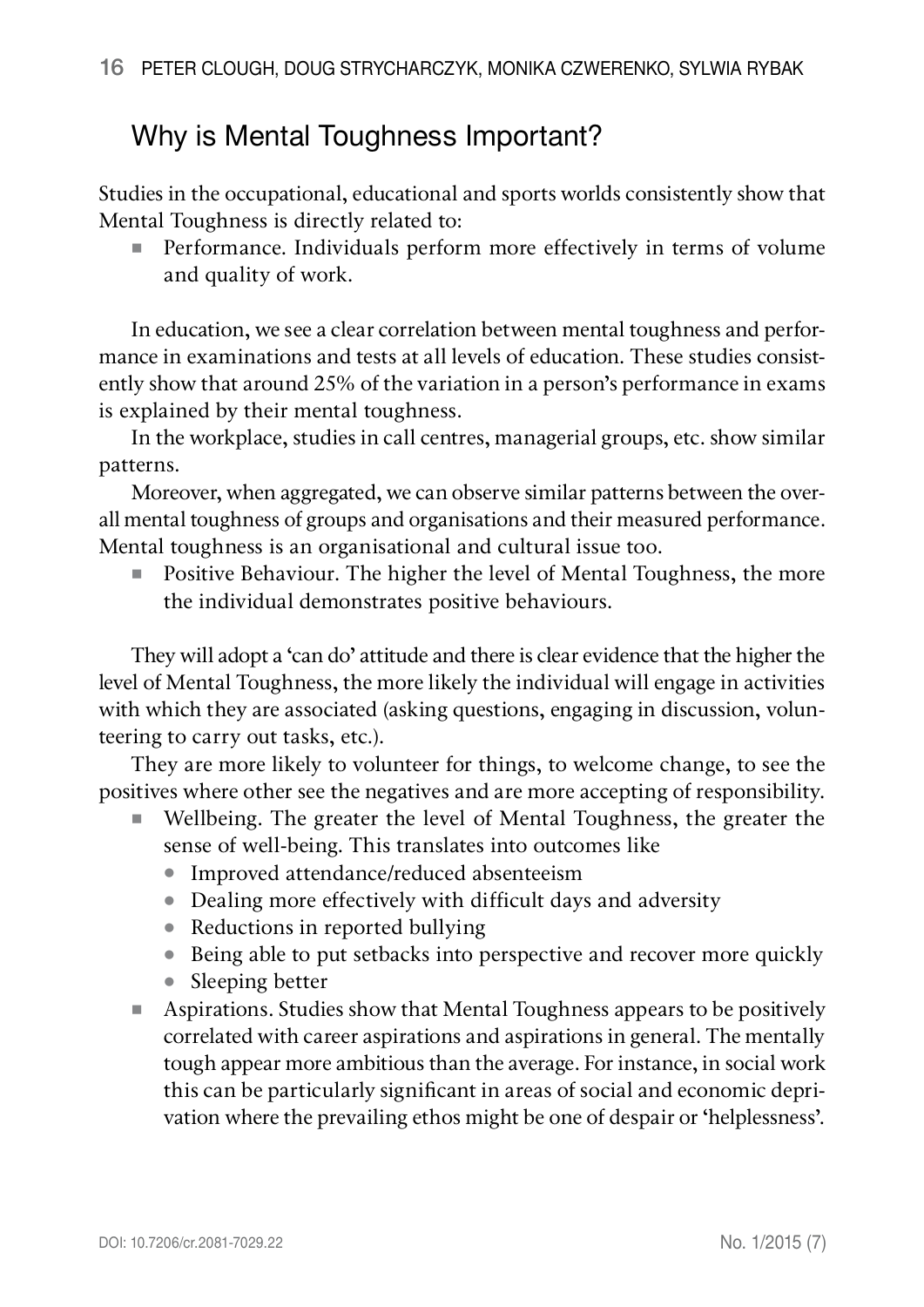Employability. There is a clear relationship between an individual's Mental Toughness and their ability both to get a job and to get the job they want. Higher Mentally Tough persons are more competitive.

There is evidence to show that programmes in further and higher education which attend to qualifications and skills but not emotional resilience, do not deliver promised results.

This is particularly effective with the use of career guidance tools such as Carrus.

■ Completion/Drop-Out rates. Several studies show a strong link between Mental Toughness and the extent to which a student will stick with a programme of study or work and will see it through to a conclusion.

This applies to project work in the workplace – mentally tough persons are more likely to complete a project on time and on target.

■ Other considerations

Developing psychological or emotional resilience and Mental Toughness is a very important life skill. As Damian Allen, Director of Children's Services put it, 'Not only can we, in many cases, enhance a young person's performance, these particular skills are useful for just about everything else that person is going to have to do in life'.

### Measuring Mental Toughness

If there is 'something' out there, we ought to be able to measure it. This is one of the main principles of any science. Having defined Mental Toughness, Professor Peter Clough and his team created MTQ48 – valid and reliable psychometric measure which reliably assesses an individual (&group) level of Mental Toughness. It took more than 8 years of careful and innovative research for the tool to emerge; continues studies are carried on in relation to norming groups and language equivalency study.

The MTQ48 measures how people respond to stressors, challenge and pressure through 4 scales, as described above. This enables the coach to undertake a degree of analysis and feedback in an area important for the development and performance of many individuals. Mental Toughness appears to be more of a state than a trait and is well suited to responding to interventions.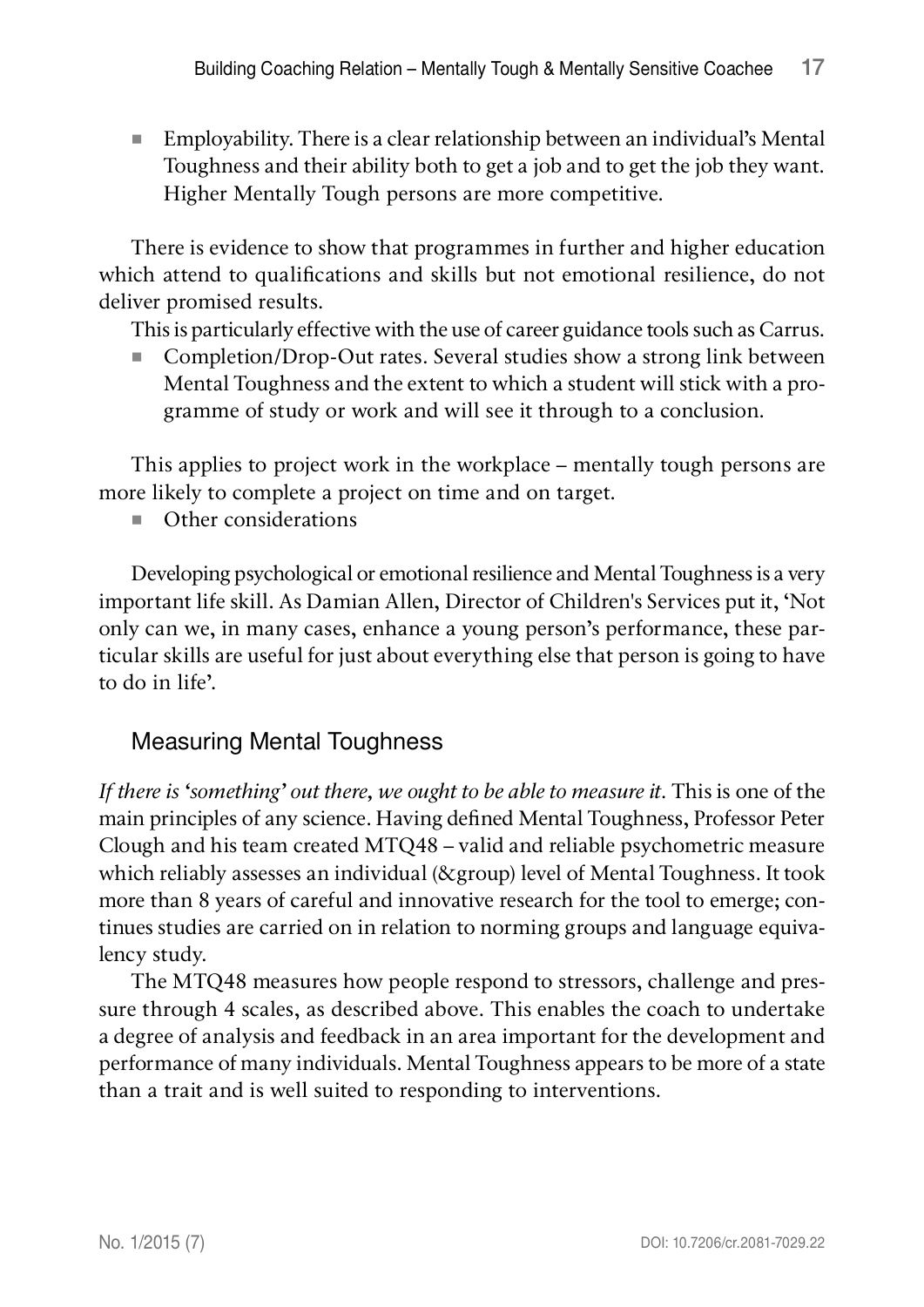## Using the Mental Toughness Model and the MTQ48 in Coaching and Mentoring

The Mental Toughness model provides an insight into how people respond to the world around them and helps individuals to be self-aware about the potential reasons for their responses. More specifically how and why they respond to events and situations which contain stressors, challenge, opportunity and pressure.

It is useful to understand that mental toughness is the element of personality which describes "how I think". Much of the work in personality has focused on "how I act (or behave)" and this is the focus of a great deal of development activity. The two are related and mental toughness helps us to understand to large extent why I behave in a particular way and what might be preventing me from behaving differently. This is fundamental to coaching activity.

As described earlier in this article, this insight is provided to significant and valuable degree of detail – through the 4Cs and to a more detailed level given that each of the 4 components have subscales. This enables the coach to undertake a significant degree of analysis and feedback in an area important for the development and performance of many individuals.

A good deal of coaching and mentoring activity is focused on three areas:

- Improving or developing performance including dealing or coping with specific events
- Creating or enhancing well-being
- Developing, usually positive, behaviours

Given that mental toughness is a significant factor for each of these areas, the model provides, for the coach and the coachee a useful framework for the exploration of an individual's responses when facing those challenges and opportunities.

The MTQ48 questionnaire provides the ability to carry out some form of reliable and valid assessment which contributes to understanding what is going on.

Given that the coaching process and activities associated with it are themselves events, the model and measure have at least two opportunities to contribute to coaching and mentoring.

Firstly, by providing insight to the coaches response to the change or issue at the heart of the coaching activity.

Equally usefully, by providing insight to the coachees mind-set or attitude towards the coaching process or the coach. As with most such approaches, if the individual isn't up for coaching or mentoring, they will get little frmm the process. That attitude can be determined to some extent by the individual's mental toughness.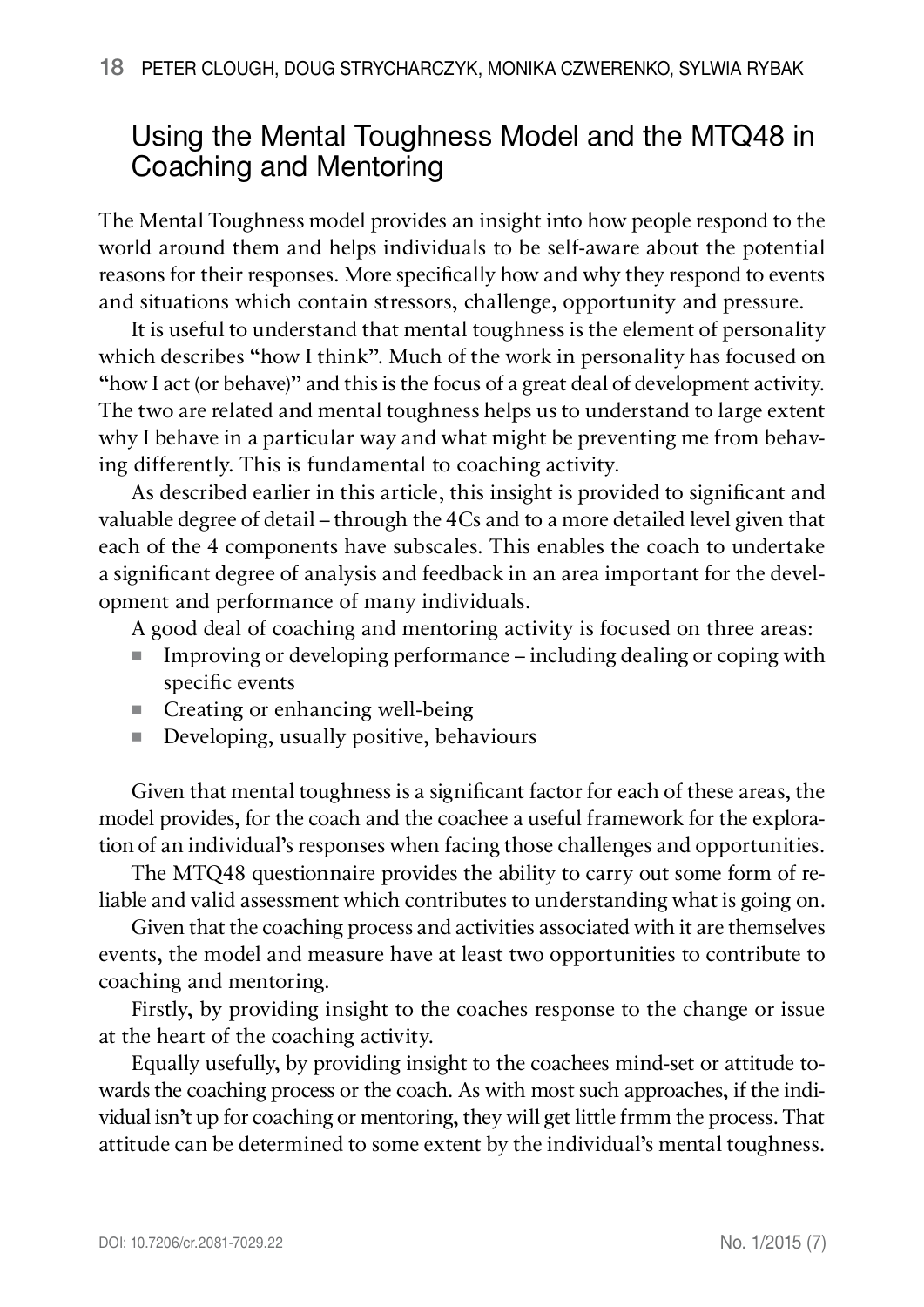The mental toughness model, the 4Cs and the kind of reports that can be generated are described earlier in this article. Assuming that the coachee has completed the measure, the coach/mentor has an important source of information with which to proceed with coaching activity.

The first step should be to use the output from the measure to check:

- That the individual understands the model, its relevance to the task at hand, and the purpose of the questionnaire
- Agrees (or otherwise) with the outputs and what might be being suggested or implied

To create a degree of self-awareness that enables the individual and coach to feel that they can proceed usefully.

As with all feedback, the first step is to ensure that the use of the MTQ48 is relevant to the particular case. A high level of mental toughness is a quality that is not always needed in a particular role – many people will have the 'right' level of mental toughness to carry out their roles and lead a reasonably comfortable life.

In working with a coachee it is important, at the outset, to:

- provide feedback about the scores and what they indicate;
- check that the coachees are comfortable with that description of them at the present time – coachees will frequently challenge the picture that is being offered; That is perfectly fine. This is data for the coach.
- confirm that the description has or has not changed in recent times;
- $\blacksquare$  If a change has occurred, to fully explore this.

Prior to a feedback session the coach should:

- plan the schedule to ensure that the coachee is given adequate time;
- read the relevant reports thoroughly and construct an outline plan for the session;
- identify ways of illustrating what he or she wishes to say;
- **PED FIGUREY** provide the coachee with a copy of the (candidate or development) report or with sufficient time to read it before the discussion.

### Is there evidence for mental toughness and its effectiveness in coaching?

The evidence into the relationship between coaching and mental toughness is encouraging. Studies do indicate a relationship between coaching and the elements that constitute mental toughness: self-efficacy, cognitive hardiness, enhanced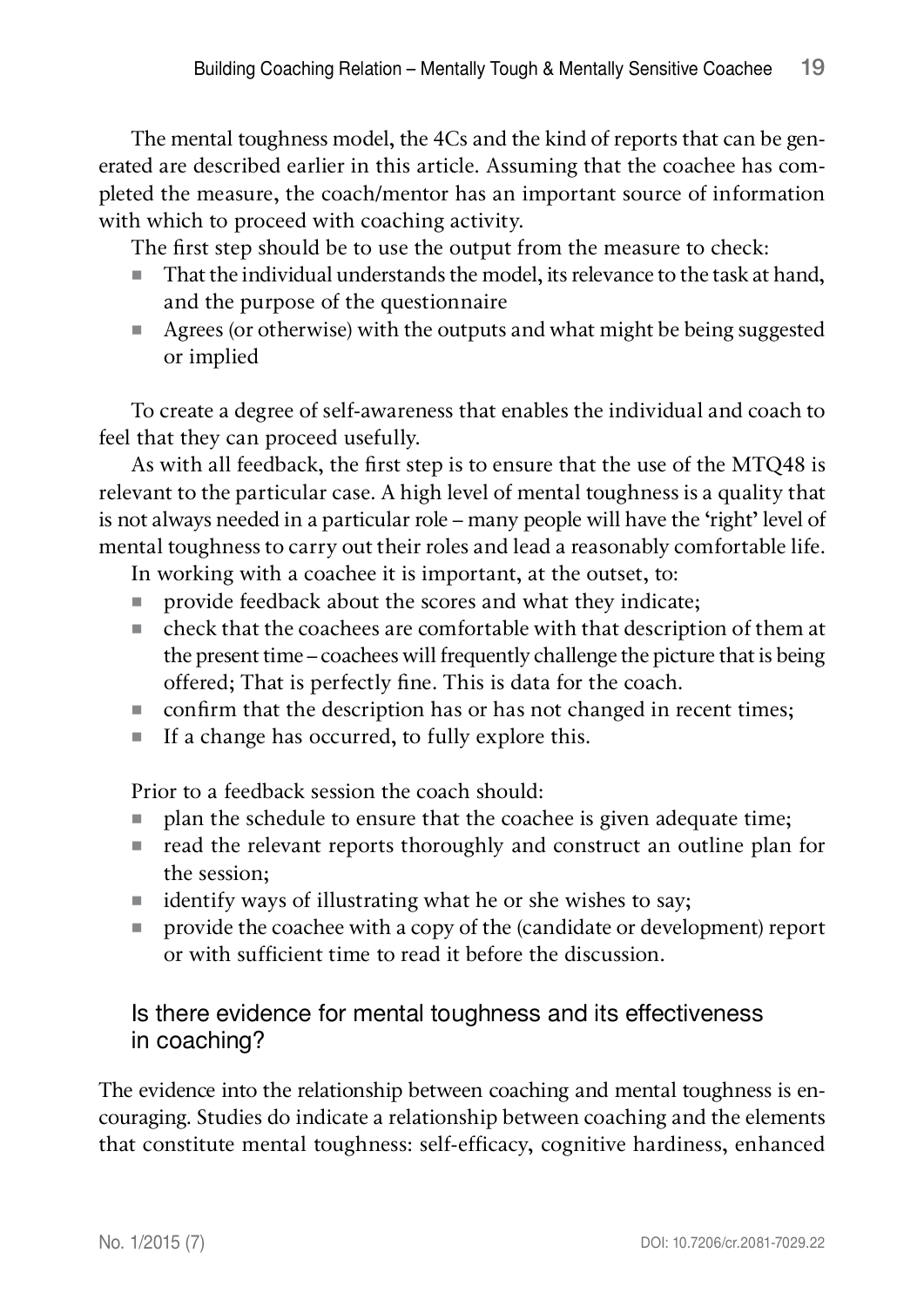goal-striving, higher expectations about outcomes and environmental mastery (Grant, 2009). A 2007 study found that coaching can increase cognitive hardiness (mental toughness) and hopefulness in high school students (Green, Grant and Rynsaardt, 2007).

Coaching has also been shown to enhance goal striving (Spence and Grant, 2007), increase self-efficacy and heighten expectations about outcomes (Evers, Brouwers and Tomic, 2006). We can be reasonably confident that coaching has an important role to play in supporting people to develop appropriate levels of mental toughness and that this is useful to the coachee.

## How can a Coach Apply the Mental Toughness Model into their Work?

We set out below an illustration of how the model can be used to support a coaching process. There are many useful coaching models around. For the purpose of illustration we are using the GROW model but this works equally well with others such as OSCAR.

This material is drawn from AQR International's Coaching Workbook. This is a resource developed to support coaches and coaches on their journey.

The material is designed to support a flexible coaching approach for both parties to the coaching discussion. It is often used as a workbook for reflective notes when working with the support of a Coach.

It is particularly suited to the style of coaching that might use 'step by step' models and focus on goals and outcomes.

Coaching is a continuous process which is used to bring out the best performance in others. Coaches guide and support people who possess the knowledge, skills and abilities they need to perform effectively but may need help to:

- Recognise where they need to improve and develop their performance
- Overcome barriers to effective performance improvement
- Achieve long term and sustainable change
- Develop strategies that help sustain their potential

Identifying the outcome of a coaching intervention is often a vital component for measuring success.

One of Stephen Covey's 7 Habits states 'Start with the end in mind'. How often do you set out on a journey without knowing where you are heading off to? Rarely, we would guess. So this is sound advice and it is equally important that you enjoy the journey that takes you to your chosen destination.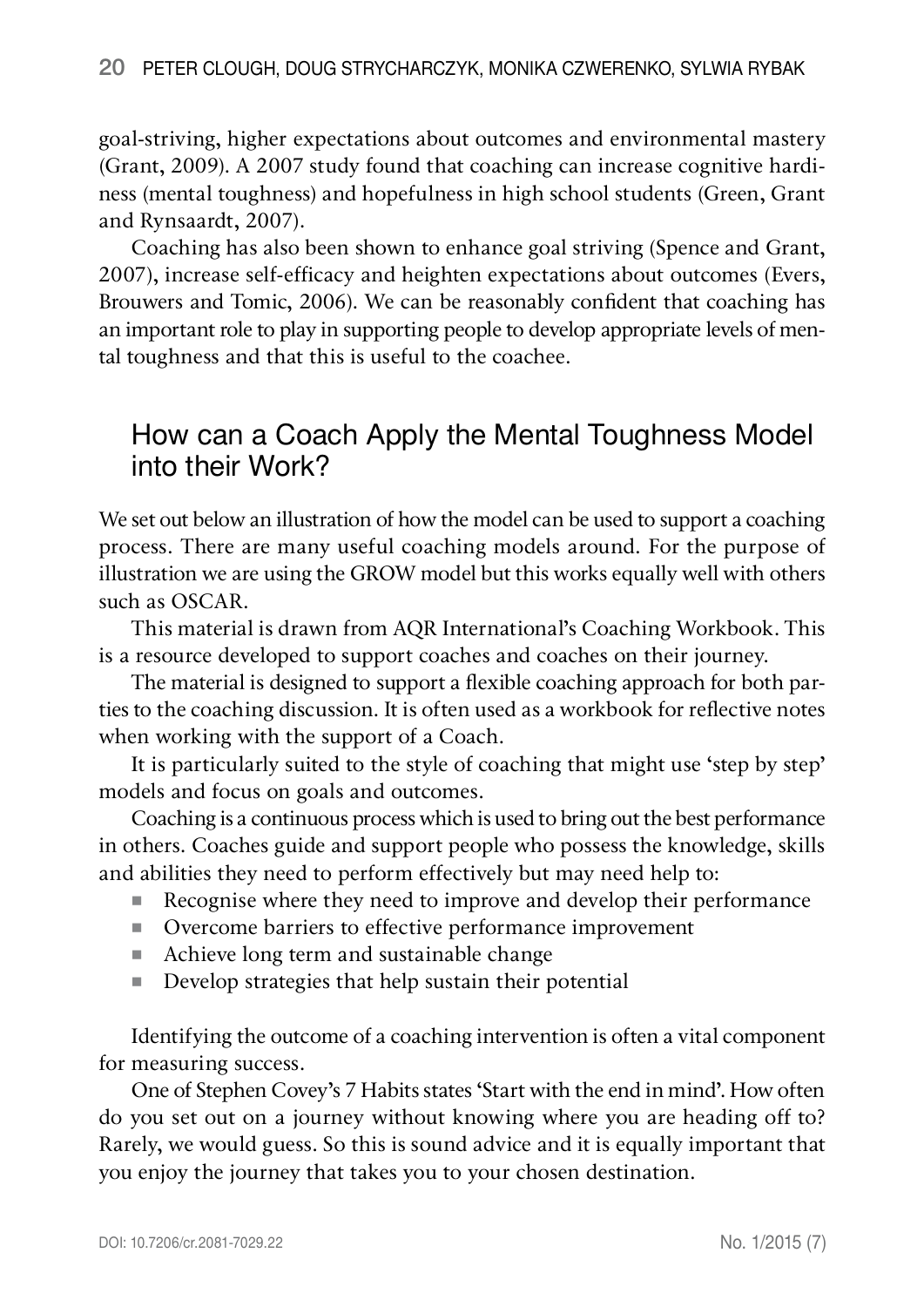Coaching is the very opposite of telling someone what to do. It is frequently described as non-directive. Although some would argue that simply by asking questions even open questions, the questioner is bringing some direction to the conversation. The best coaches use questions to:

- Raise self-awareness
- Develop understanding
- $\blacksquare$  Provoke thinking
- $\blacksquare$  Help to form actions

Coaching is based on the use of good open and structured questions. The material in AQR's workbook seeks to do that and provide the structure for the coachee to record and use the answers to those questions. This is illustrated below.

Primarily developed to support the work of the coach this workbook can, with careful use, be used as a standalone device by the coachee.

#### The GROW Coaching Model

Firstly just a few words of introduction to the GROW model. The GROW Model (Whitmore 2002) is perhaps one of the more familiar models used to structure a coaching conversation that is focused around clear outcomes or goals.

It proposes that a coaching conversation can proceed purposefully through 4 distinct stages.

- Goal At the start of the process we define the goal or outcome this helps us to stay focussed
- Reality This is about what is happening now that you would like to change and establishing what this would be like in the future.
- Options –Identifying and exploring the options available, barriers and how they might be overcome and challenges you might face.
- Way Forward Commitment to specific actions and an action plan for building motivation.

Whilst described as a linear process it is actually iterative and coaches may find themselves moving backwards and forwards between the stages to clarify and refine the best course of action.

This can be diagrammatically shown as in the Figure 2.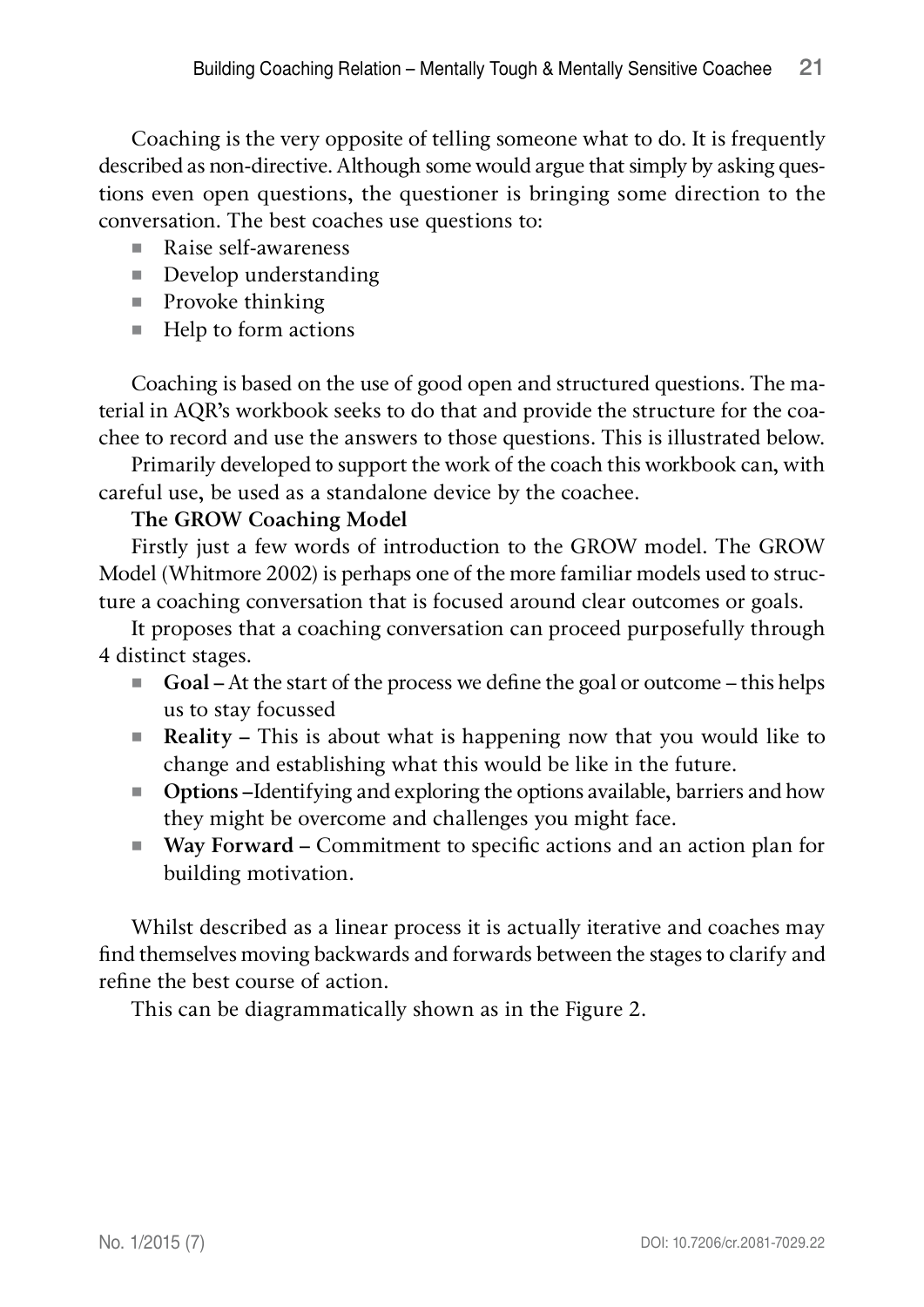#### Figure 2. The GROW Model



Source: own elaboration.

### Preparing the Coachee for the Coaching experience

A fairly fundamental step – the coachee must be ready for the journey. The MTQ48 measure can provide insight here as to the potential state of readiness. Read it carefully before considering this:

To what extent am I in the right frame of mind to get the most from this coaching process?

What can I do to improve this?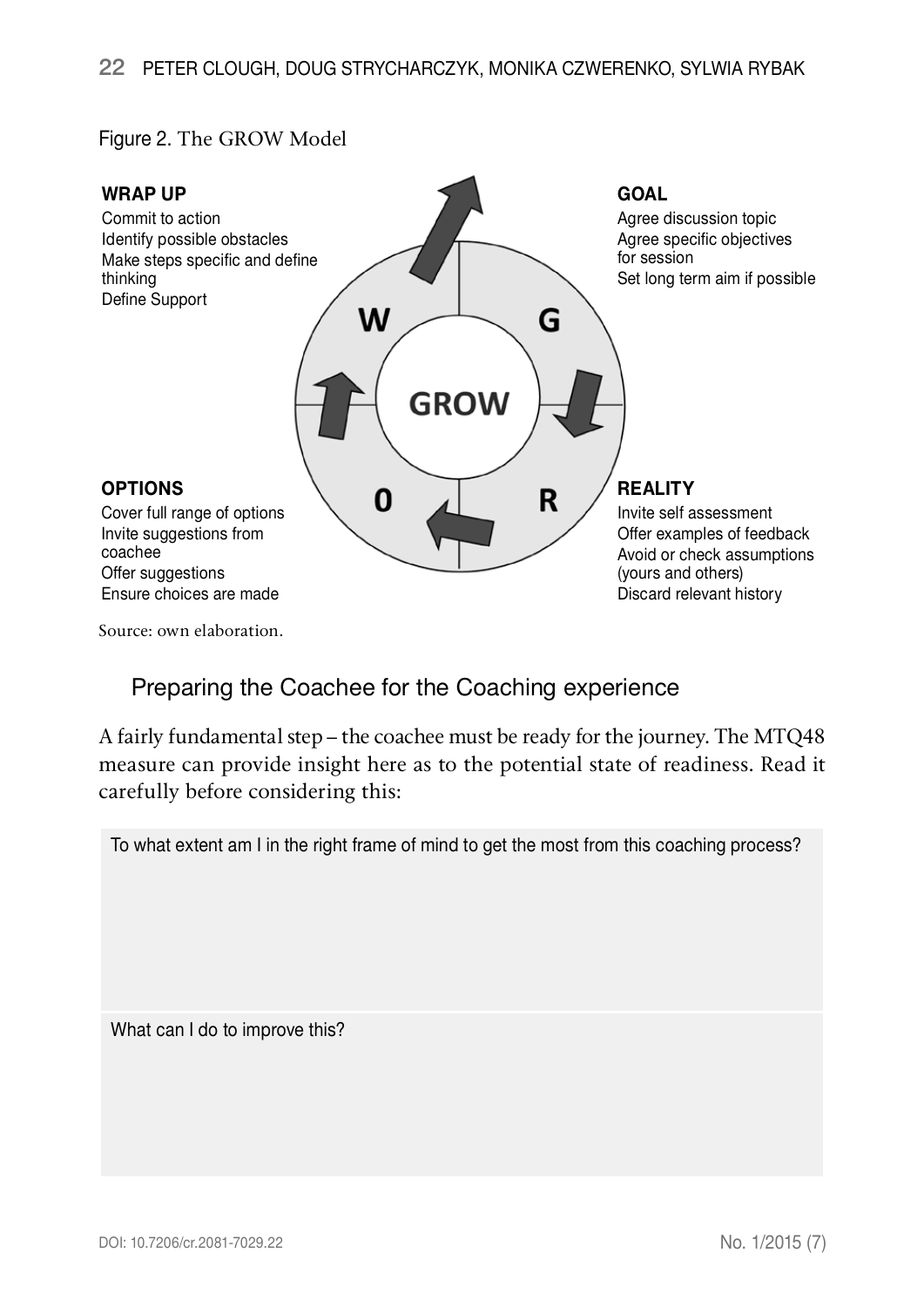"If you think you can, you can. If you think you can't, you are probably right". (Henry Ford)

### G – Goals

Take a moment to think about what you want to achieve personally, professionally or from the results of your Mental Toughness Questionnaire.

Consider any challenges you are facing or potential changes that you might need to respond to and when you are ready answer the following questions in the space below.

What specifically do you want to achieve from working through this guide? (short term/long term)

How will you measure it?

How will you know when you have achieved it?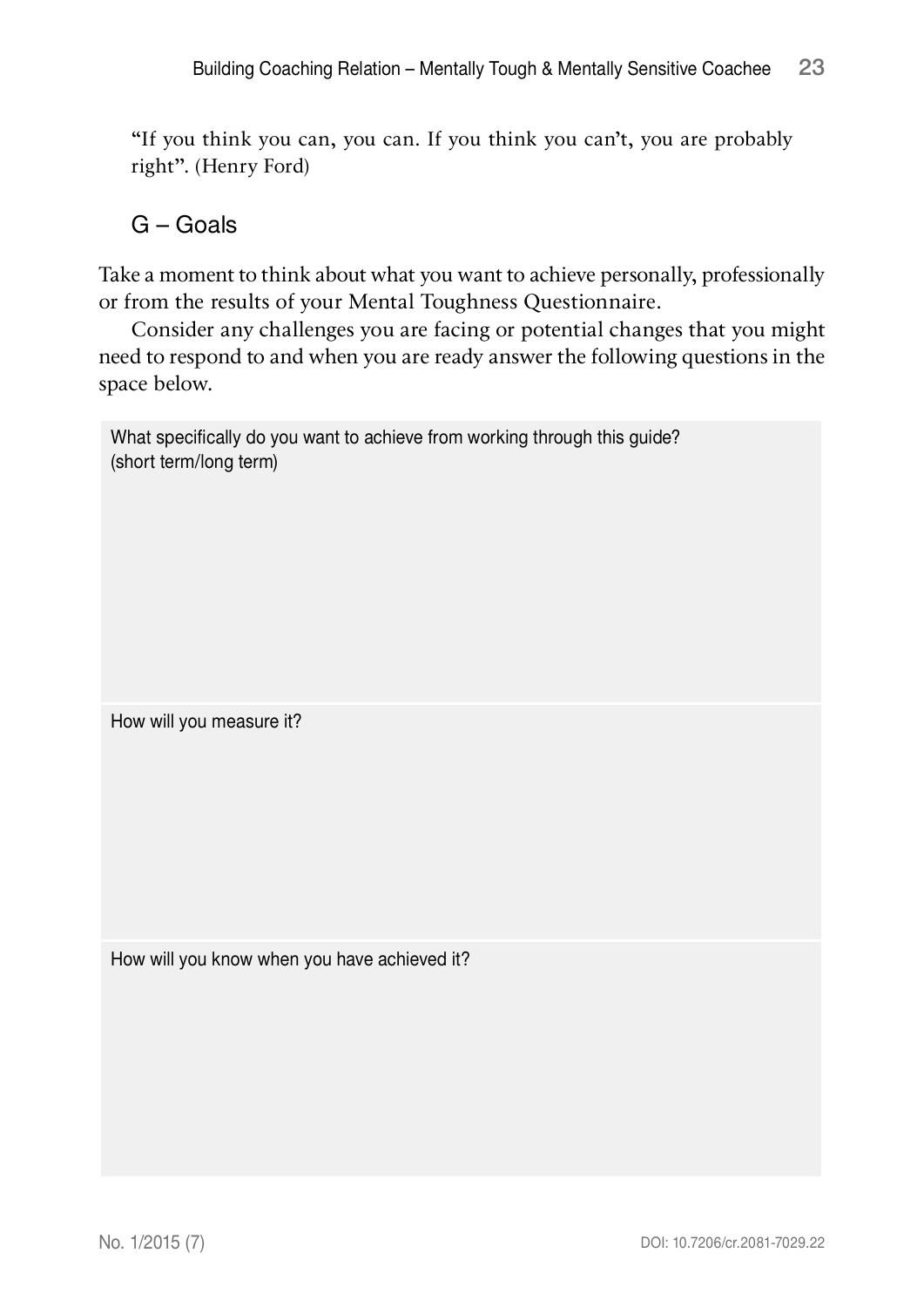When do you want to achieve it by?

How will you best use your time on this workbook?

#### Goals – and Mental Toughness

Several of the components of Mental Toughness are relevant for this stage in the process.

#### Control

To launch the GROW process, you do need to have a sense that you know where you are going and that you believe that you can achieve. Others do it. So can you.

- To what extent do you believe that you are in control of your life and your environment? Or do you believe that it's the environment and other who shape you?
- It's hard to sets goals and targets. Will you give up in a fit of pique or do you have staying power?
- Will you be able to deal with all the actions you may have to implement?

#### Commitment

This is at the heart of this stage.

- To what extent are you prepared to set challenging goals and targets for yourself?
- Will you keep these at the front of your mind throughout the process?
- How determined are you to succeed?
- Will you be honest with yourself and monitor yourself against your goals and targets?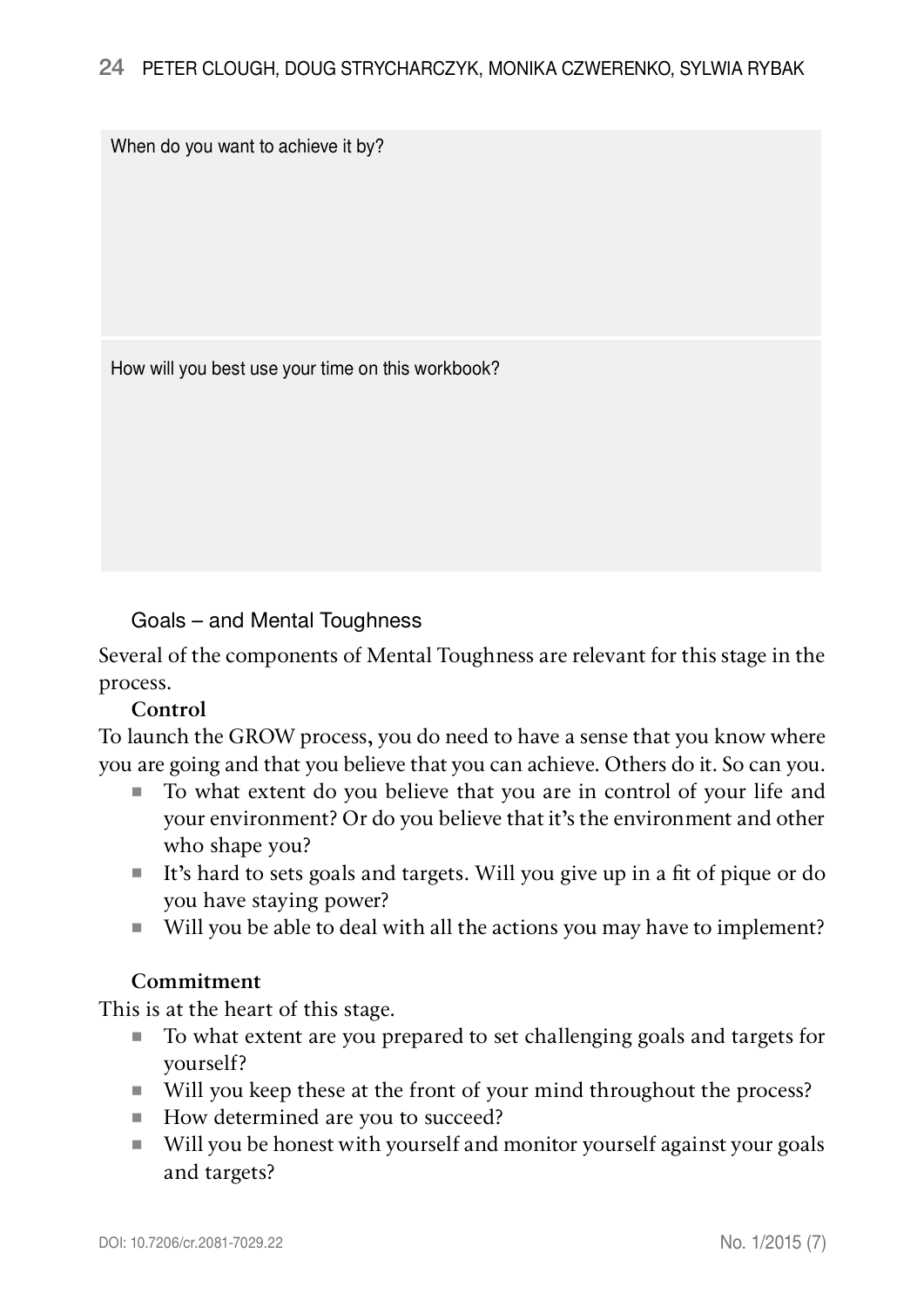#### Challenge?

This is at the heart of the process of which this is the first stage?

- Does the process and the challenge that goes with it interest and excite you? Or does it already feel overwhelming?
- How do you feel about the prospect of change?
- $\blacksquare$  Is there anything that concerns you about the process and the goals you are setting.
- How good is your planning? Have you set milestones for the bigger goals?

#### **Confidence**

- This is about your readiness to deal with setbacks and challenge and ridicule from others.
- Are you prepared to deal with those who don't agree with what you are doing?
- $\blacksquare$  How will you deal with things that go wrong?

To what shall I attend to ensure that I am in the right frame of mind to set SMARTER goals?

### R – Reality

Consider what has got in the way of you achieving these goals previously and what is happening in your current reality that has an impact on your personal and professional goals and objectives. Then answer the following questions in the space below:

What is happening right now? (What, when, where, how much?)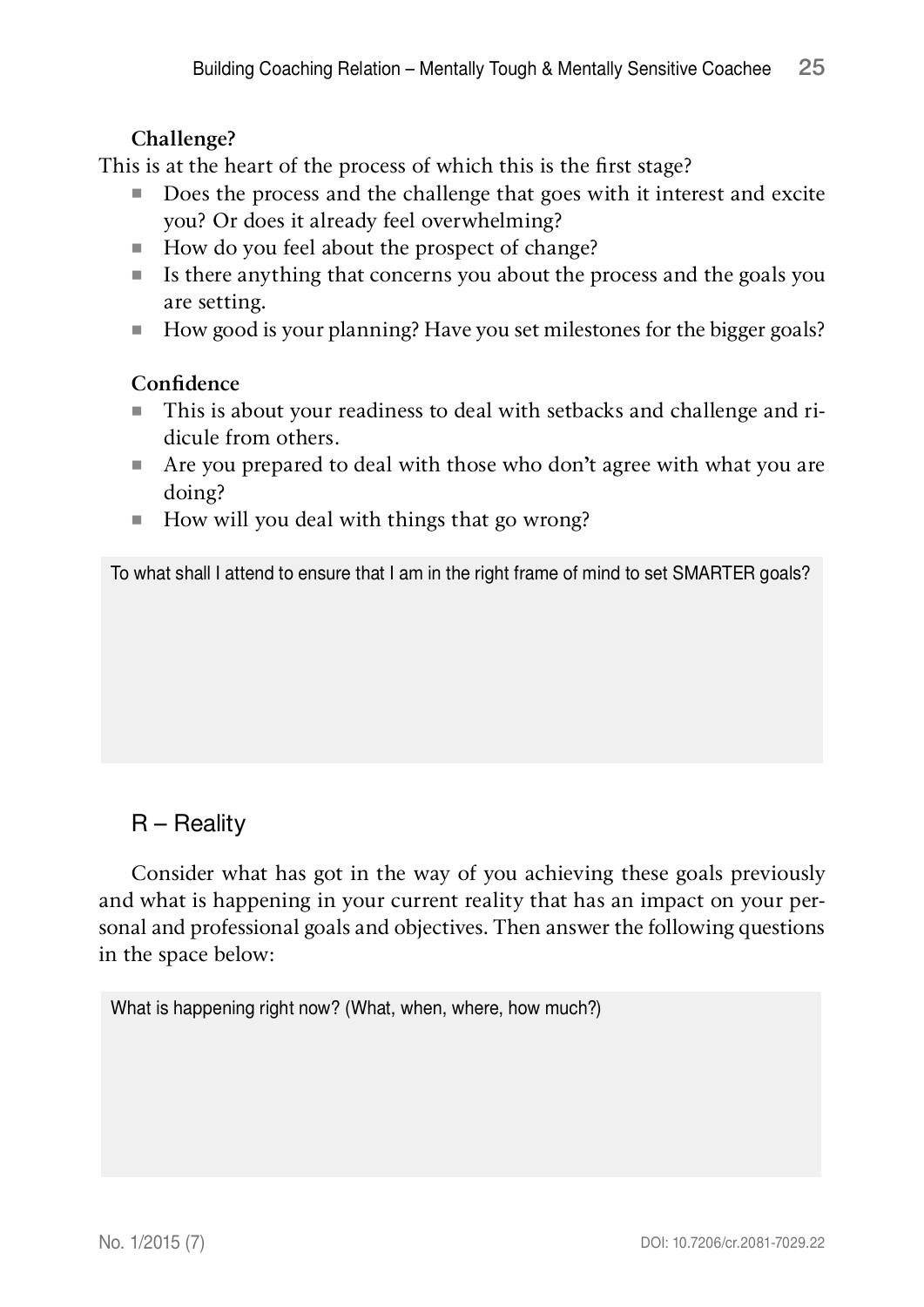Who is involved/Who do you need to involve?

What are the consequences of your current situation?

What will help you move forward/What will constrain you? How did you get here?

How do you feel right now about your challenge (scale 1–10)?

Reality – and Mental Toughness

The components of Mental Toughness that are relevant for this stage include:

#### Control

- To what extent do you feel in control of your life and your emotions? Is it enough to achieve your objectives?
- What has felt out your control until now? How can you extend your circle of influence and bring some of this under your control?
- Some of your reality will remain out of your control? How will you deal with that?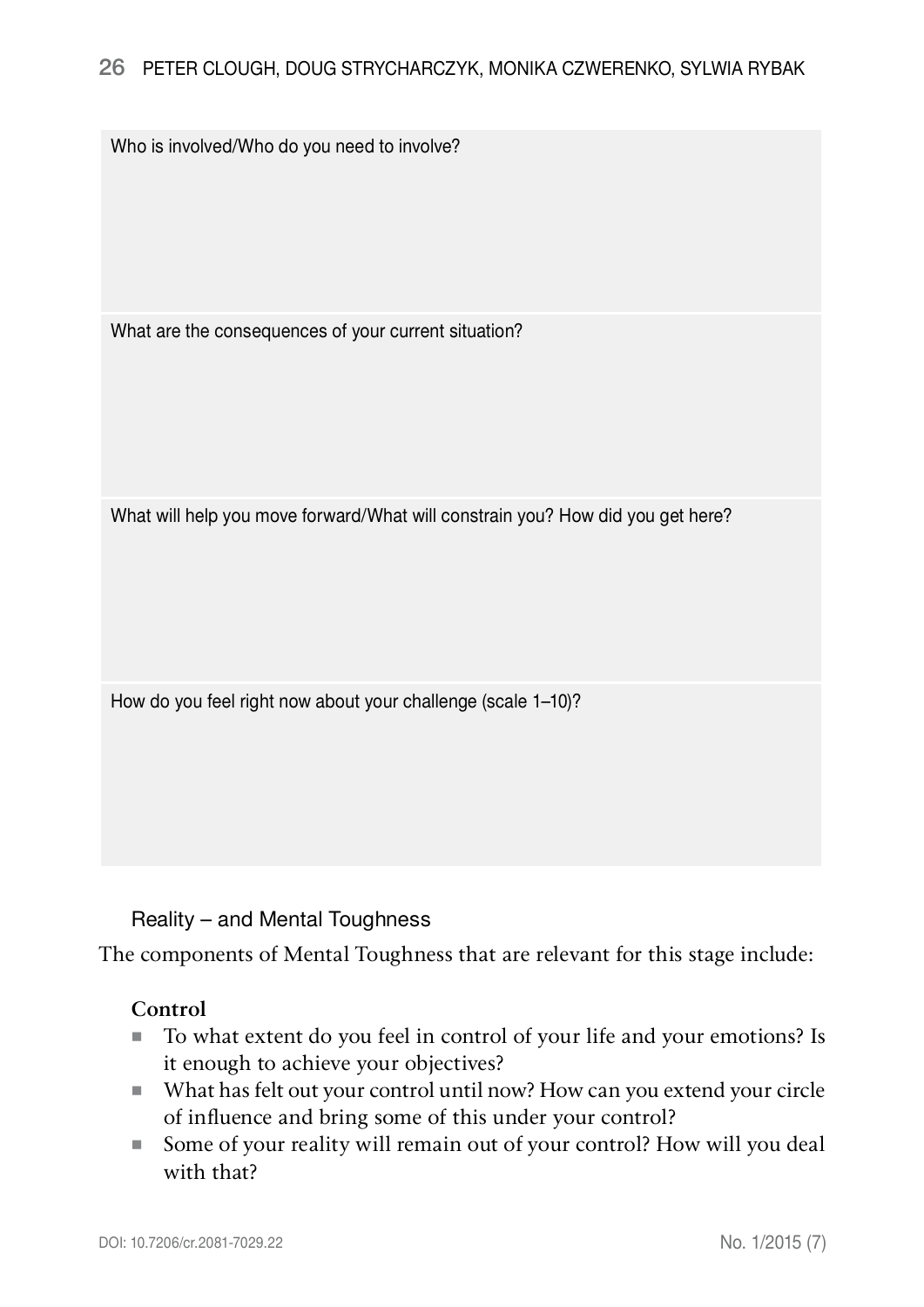#### Commitment

- To what extent have you set goals and targets for yourself? How have you done?
- $\blacksquare$  How easily do you give up?
- What can you do approach this more positively

#### Challenge?

- How have you responded to challenges like this before?
- What usually gets in the way of success? What typically helps you?
- What generally gets you interested and excited?
- What is it about this opportunity that is likely to get you "buzzing"? Why?

#### Confidence

- To what extent are you confident in your ability to succeed? What needs to be done to bolster that?
- How do you deal with those who aren't convinced by what you are doing?
- When things have gone wrong how has that felt?
- $\blacksquare$  How do you pick yourself up when things go wrong?

To what shall I attend to ensure that I am in the right frame of mind to create a reality where I am more likely to succeed?

Life is like a game of golf. Good golfers play the ball where it lies, not where they would like it to be.

### O – Options

Reflect on the current reality and then answer the questions in the space below to help you consider the range of options you may have. Keep open to new possibilities rather than limiting yourself to the obvious ones. Changing your environment might help – go for a walk, play some music and let the responses emerge.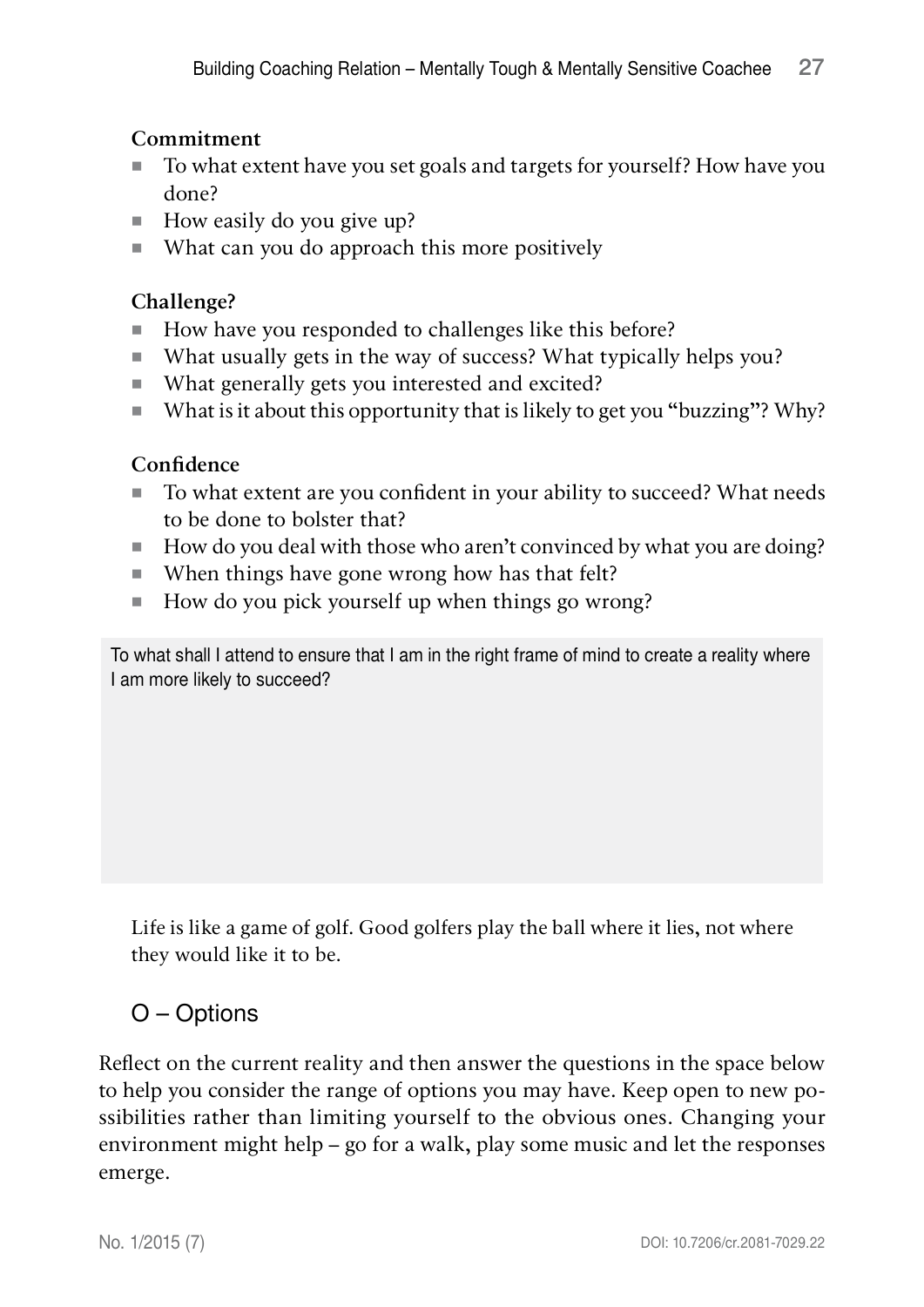What could you do?

What have others done in similar situations?

What haven't you tried yet that might work?

How might someone else tackle this?

What if you had more resource available – time/money/people etc?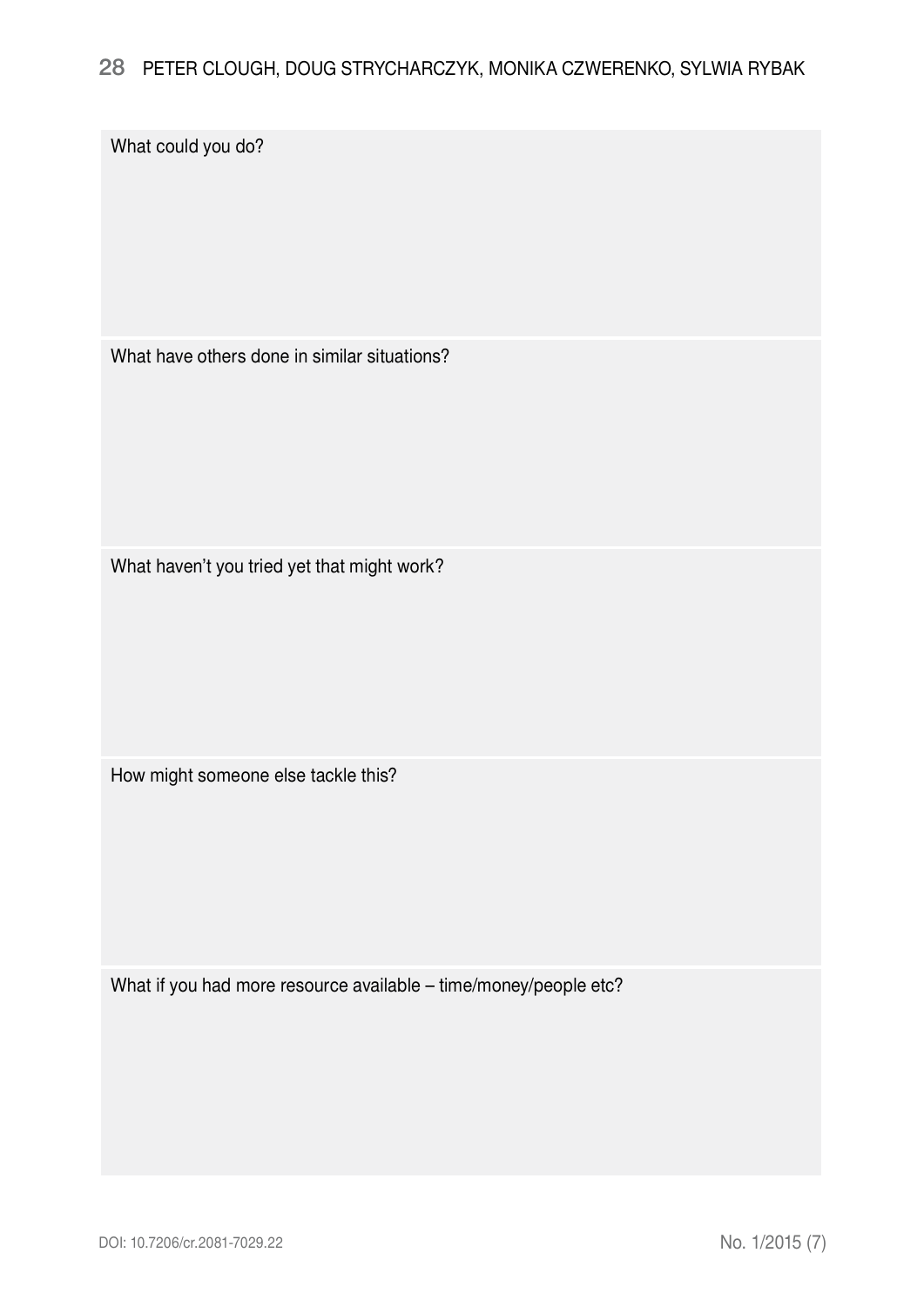What are the costs and benefits of taking action or of not taking action?

### W – Way Forward

Having taken some time to reflect on the reality and options of the situation you now need to consider the next steps in the process and the action plan that will keep you motivated. Answer the following questions in the space below:

What option or combination of options will work best for you?

What action will you take and when will you take it?

What obstacles might you meet and how will you overcome them?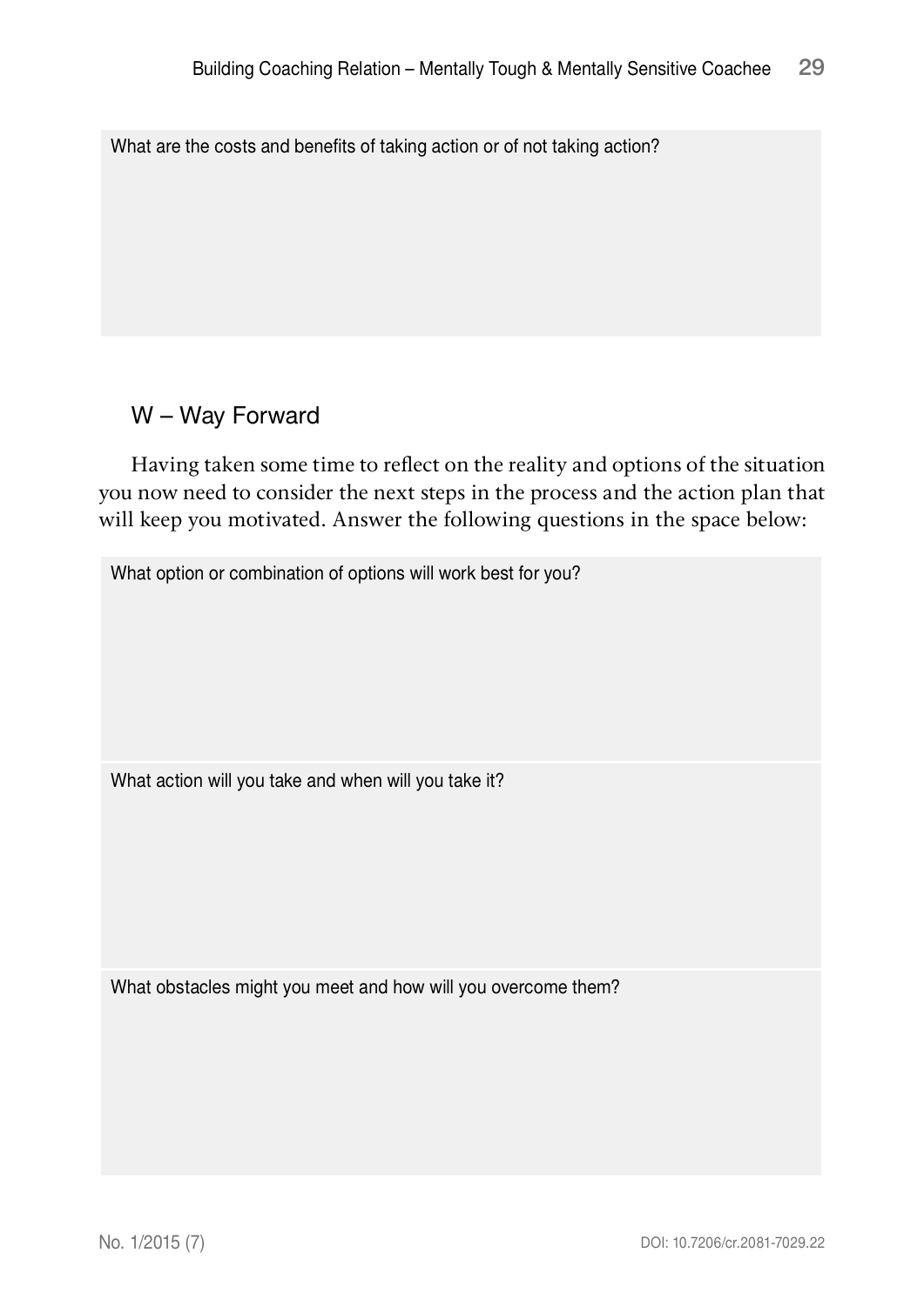What support do you need and where will you get it?

On a scale of 1–10 how likely are you to take this action? What needs to happen to make it a 10?

How will you feel when you have taken this action?

Options and the Way Forward – and Mental Toughness

The components of Mental Toughness that are relevant for this stage include:

#### Control

- To what extent are you happy to consider options? Or do you prefer to take things one a time?
- What can you bring into your control to ensure that you will succeed with your chosen path?
- How do others do what you have found hard until now?
- What remains out of your control? How will you deal with that?

#### Commitment

■ To what extent have you set goals and targets for yourself? How have you done?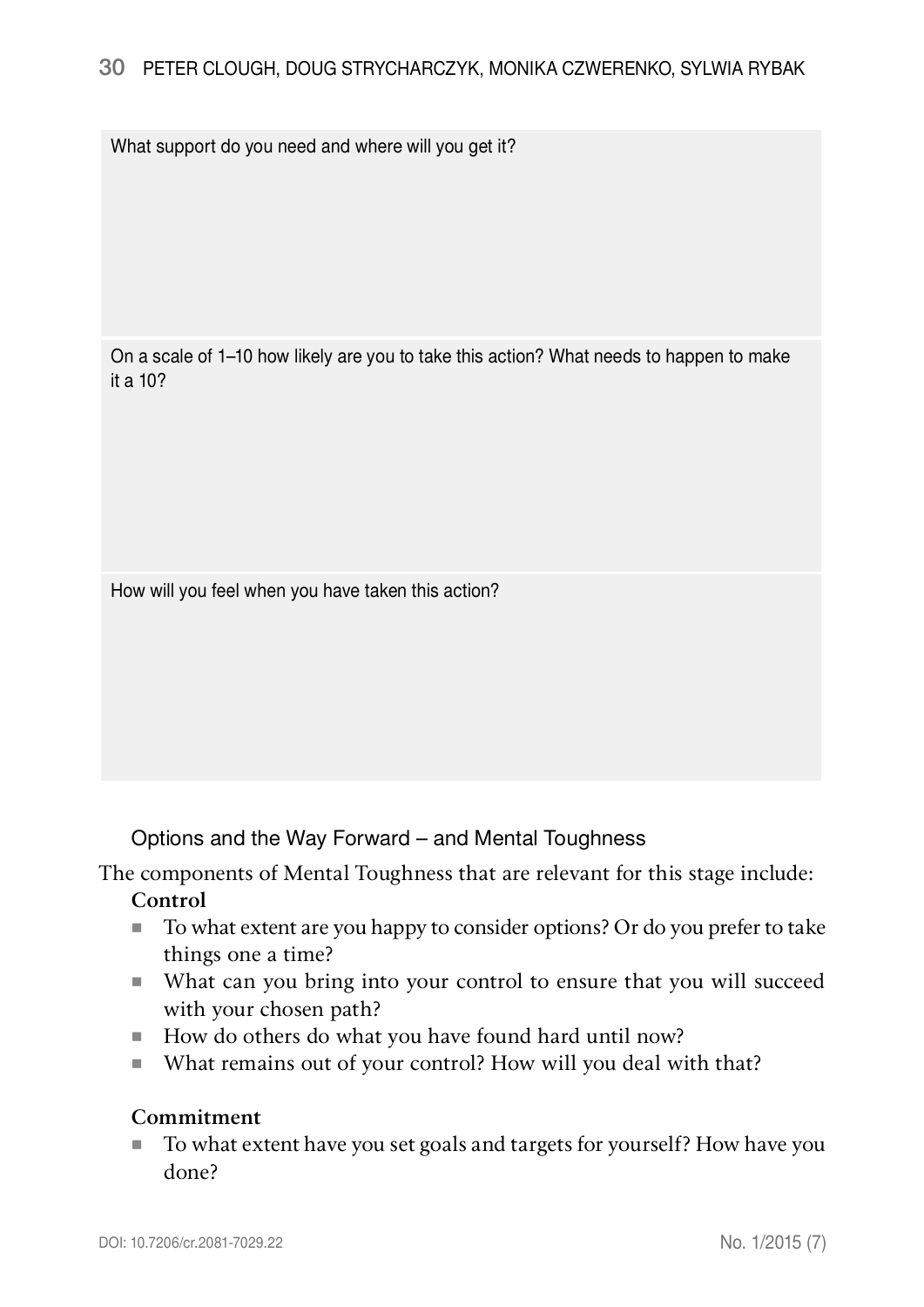- Are you content that you explored and evaluated all options and you have selected the best one for your purpose? Are you hesitant in any way?
- To what extent does your plan feel like a picture of success for you?
- What factors will drive you forward to succeed.
- What can go wrong and how will you deal with these?
- Are you prepared to do what it takes to succeed? Is it important enough for you?

#### Challenge

- To what extent does this represent an opportunity to improve your life, your work, everything?
- Can you visualise a better person emerging from this process?
- Did any other options promise the same?
- To what extent do you want to do this?

#### Confidence

- There will be setbacks? To what extent are you prepared for those?
- Have you selected the best option?
- How will you deal with setbacks? Is there support you can turn to?
- Are you able to describe what you are going to do confidently to others .... and argue if they challenge you?
- Will you be able to persuade and convince others to help you and to support you?

To what shall I attend to ensure that I am in the right frame of mind to succeed?

## A Case Study in Coaching Using MTQ48

Mr X had been for 10 years a regional director for a large multinational operating in the educational and training field. His region had been acknowledged as the most successful of all the regional operations.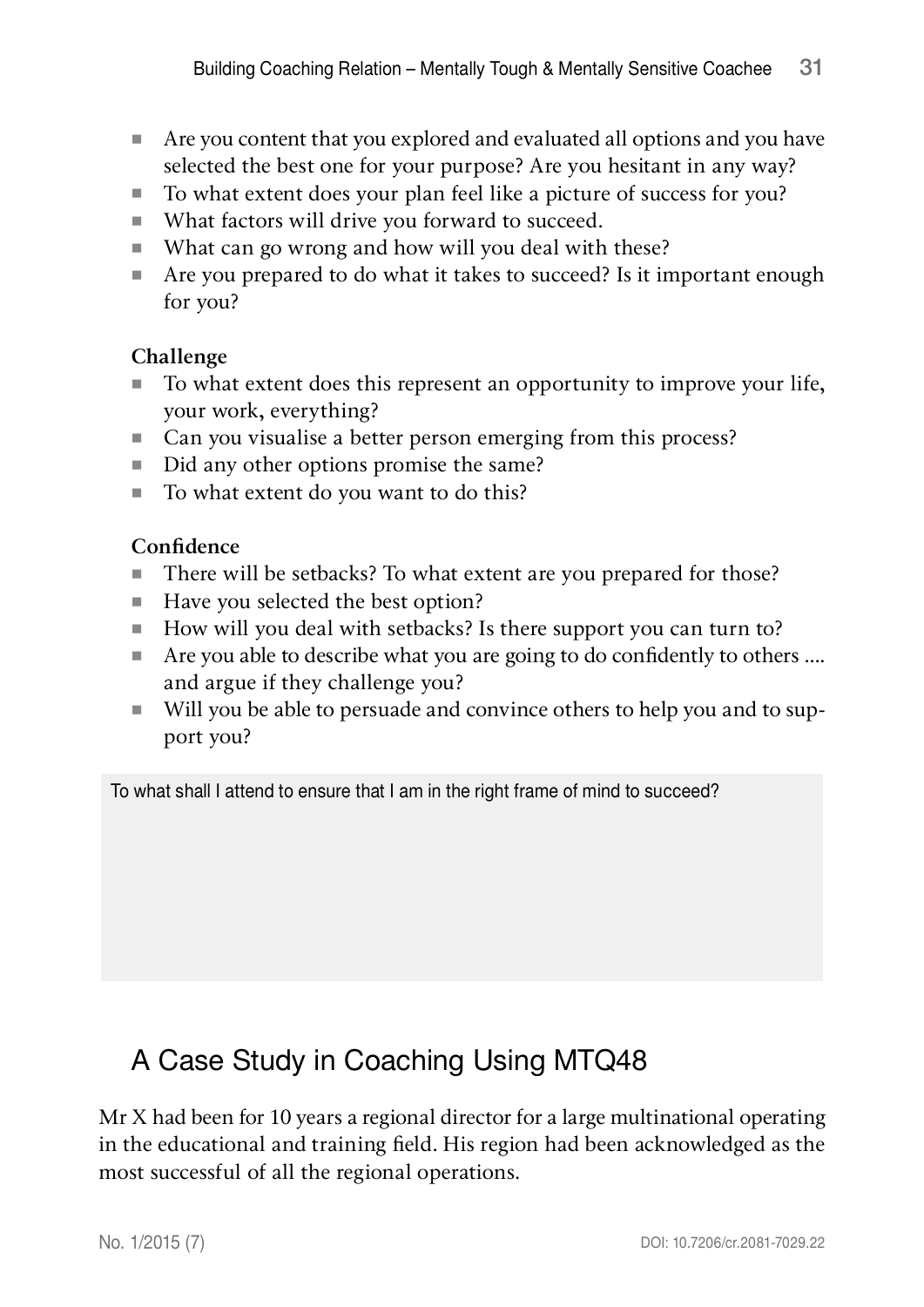He had been particularly successful at developing the consultancy aspect of the business – a significant contributor to turnover and profitability. Following a global review of the operation the Board took a strategic decision to drop the provision of consultancy services and focus on product sales.

This created a problem for Mr X who argued that widening the offer was essential to doing business in his region. Also that this would demotivate staff who enjoyed the spread of work. At that point he acknowledged that he was angry, confused and not in the best frame of mind to make good decisions. Also concerned that his behaviour would impact on the staff, he felt coaching would be valuable in helping him to work through the situation and support him in identifying how he wanted to do respond to the situation

A structured coaching approach was used, based on the GROW model. This started by setting goals for the coaching sessions then looking at an analysis of the current situation, identifying preferred outcomes and finally enabling action plans to emerge. MTQ48 was used to help understand his current mind-set.

It was agreed at the outset that the most important outcome would be that the client felt that he wanted to know what to do in response to the prevailing situation and, if possible, to emerge with a plan of action.

Session One – The self-reflection process used a form of abbreviated SWOT analysis to identify what he liked and what he disliked about his current position. He concluded that the change of policy had created two sets of problems for him:

- Firstly he had abilities in an area that the organisation no longer wanted and didn't appear to value. He felt that he wasn't able to influence decisions made in any way.
- Secondly, he liked the freedom and the width of operation that he has previously enjoyed. Narrowing its focus diminished his feeling of contribution and success

The SWOT analysis helped to crystallise his thinking and enabled him to look at the current situation rationally. The next step was to investigate the impact on mind-set with MTQ48.

Session Two – focused on feedback and reflective discussion around the results of the MTQ48. This gave the client a framework and a set of language though which he could reflect on his mind-set.

Firstly, he observed his confidence had been diminished because he no longer felt valued. His sense of control had been affected by his seeming inability to the influence the decisions made by the organisation. This had also impacted upon his emotional control.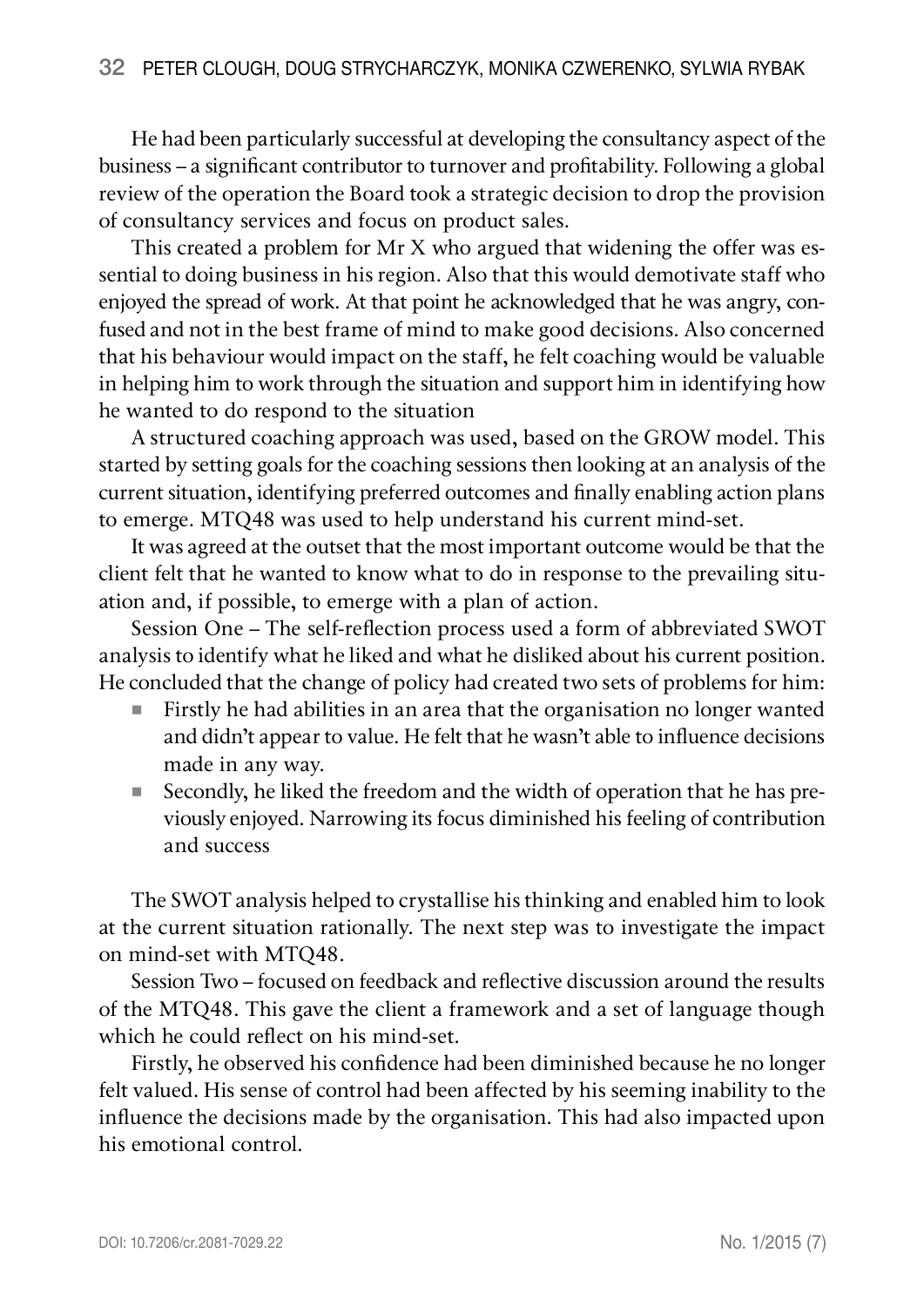He recognised that addressing this was a priority in order to respond rationally to what was now happening to him. He later said that the realisation of the extent of this impact on his mindset was the trigger for him to seriously consider his future in the organisation.

Session Three – focused on identifying options for the future and evaluating these to create an action plan. Having drawn up a mind map of the possible options he very quickly realised the most viable options for the future all involved leaving the organisation.

X made his decision; he now wanted to leave the organisation. The final discussion was around how he would present this to his current manager. His goal now was to form his own consultancy.

Since then X left the organisation and became involved in setting up a consultancy in partnership with another company. He reports now that he is much more confident about his future and his ability to control his own destiny.

## Mental Toughness and its Application to Coaches

There is significant benefit for the coach in embracing the mental toughness model and examining its application to themselves and their work. The work of a coach is challenging and has its own sources of stress – not least the need to make a difference with another person who may not always be receptive to what a coach can offer.

The model and measure can be extremely valuable to coaches in provoking thinking about their own qualities in this area – and guiding them towards developing their skills, behaviours and attributes.

Coaches who are mentally tough have the capability to withstand a significant amount of pressure. They have confidence in their abilities and are often willing to take on demanding tasks, believing they will succeed. They can usually shrug off criticism and not take others' comments to heart. They are likely to speak their mind when working in groups and are usually comfortable in many different social and work contexts. This positive approach to the coaching encounter is more likely to put the coachee at ease and allow the coaches themselves to have far more control.

More specifically coaches scoring high on mental toughness will tend to:

- set realistic goals, allowing them to avoid overwhelming coachees, or perhaps under-challenging the coachee;
- happily accept the more challenging encounters which offer them the opportunity to truly demonstrate their own abilities;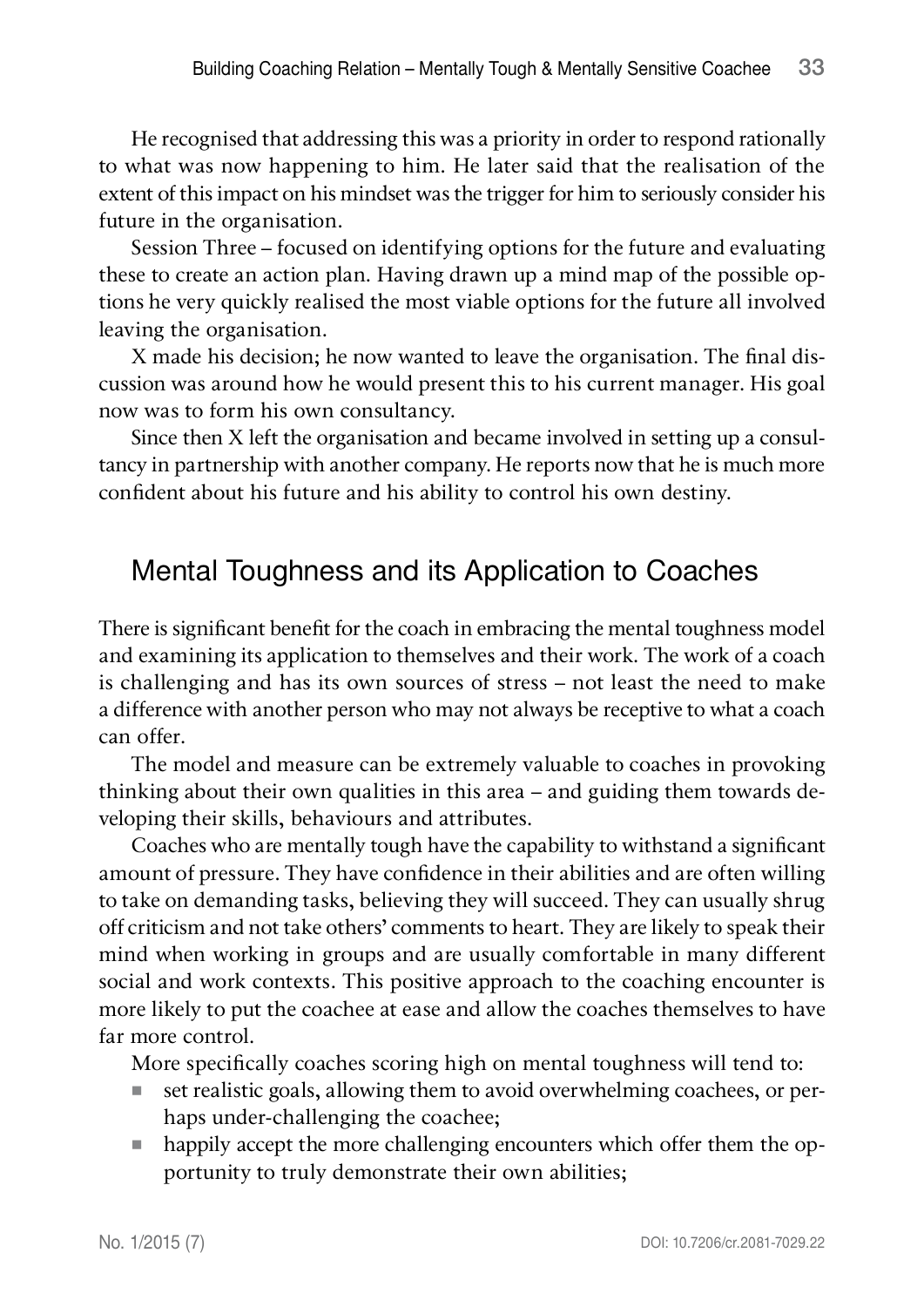feel in control, maintaining the belief that they can truly make a difference, despite setbacks.

Basically it can be argued that the coachee will respond better to a coach who is more confident, in control, committed and who is appropriately challenging.

We suggest that mental toughness and mental toughness development are as important for the coach as for the coachee. It is literally a matter of 'practise what you preach'.

For coachees who may be mentally sensitive there a number of tools and techniques can be used to facilitate the achievement of a successful coaching session. Development of these is described next.

We remind users that mental toughness is not a universal panacea. The mentally tough coach will be better able to deal with the cut and thrust of challenging encounters but may not be as sensitive as some to the emotional content of their discussions. It may be harder for a truly mentally tough individual to fully empathize with the plight of someone who is, for example, very sensitive.

However, again, an understanding of your own mental toughness can be helpful. For example, a tough coach may need to clearly recognize that clients may not instantly have the resources to move their lives forward. It is indeed useful for such coaches to remind themselves of the fact that 'if it appears to be a problem to the coachee, it is a problem'. Driving too hard or failing to acknowledge the coachees' feelings will severely impact on the coaching process.

### **Interventions**

Feedback from practitioners show that most useful interventions for developing mental toughness fall under these broad headings. Most are experiential in nature:

- 1. Positive Thinking recognising opportunity and possibility, not just threats
- 2. Visualisation using the mind to create opportunity and a unique learning environment
- 3. Anxiety control tools and techniques to help deal with anxiety and panic
- 4. Goal setting scoping what the client wants to achieve and using that to create plans
- 5. Attentional control focusing better and for longer

Developing client's awareness about their own mental toughness is sometimes sufficient on its own to spur them to take action, particularly for those who emerge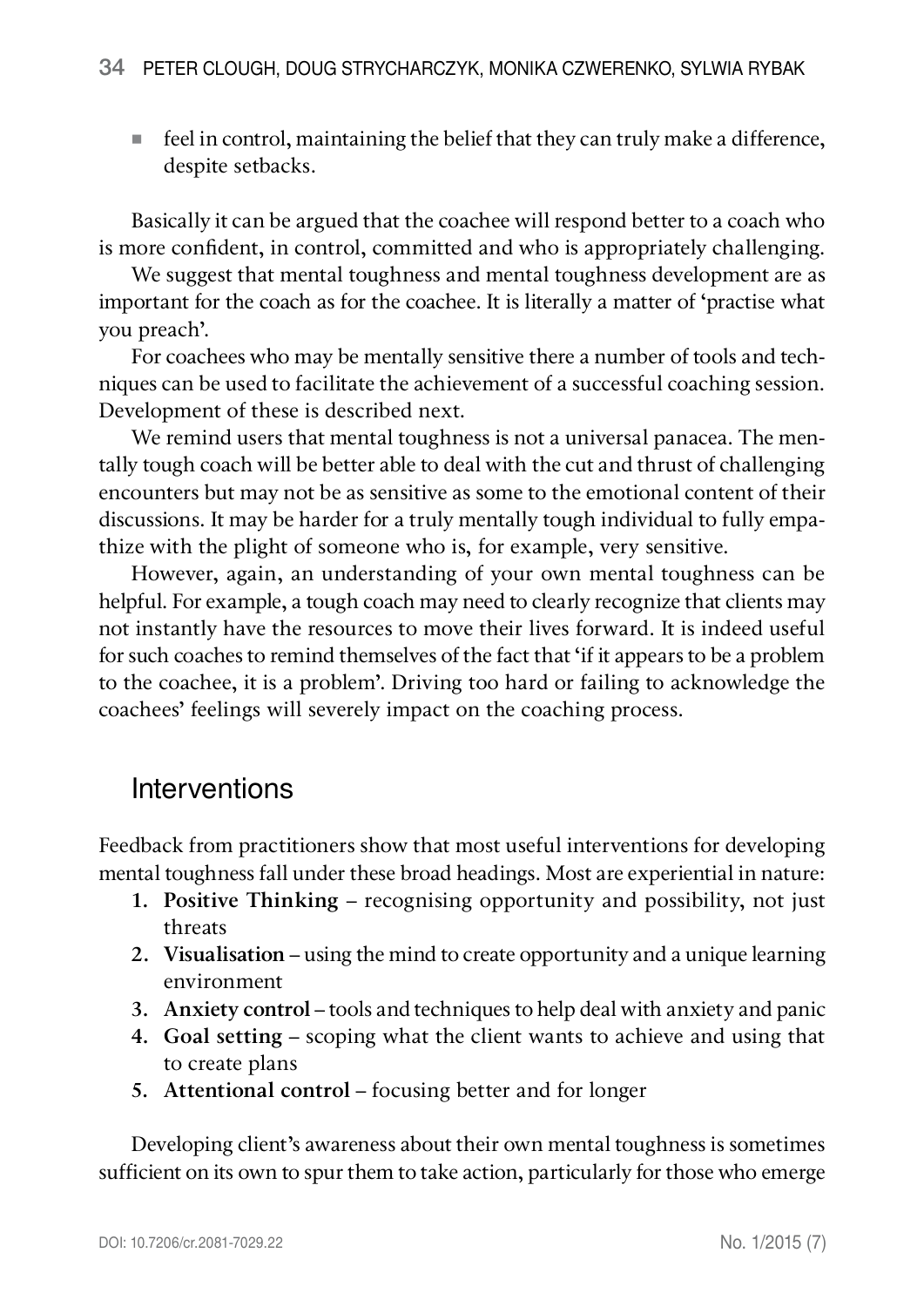as more mentally tough than the average but whose performance and behaviour doesn't currently reflect that.

Most mentors and coaches have a good understanding of the first four areas of intervention so we won't go into too much detail. A common blind spot is the area of attentional control.

#### Positive Thinking

Works on: control, commitment, confidence, challenge

Many coaches will already be familiar with this approach, which encourages ideas, words and images into the mind conducive to performance, wellbeing, growth and success. We are all too often more aware in a negative than positive sense of our extraordinary power over ourselves – everything we know, feel and believe is based on our internal thoughts.

#### Make it work

Help the client avoid negative thoughts and encourage positive thoughts using, for example: making positive affirmations, mental and physical thought-stopping, turning negatives into positives and 'think three positives'. Changing the self-talk is highly effective.

Researchers at the University of Parma using fMRI brain scans found a link between an individual's score on the Challenge scale in mental toughness and grey matter density in the fusiform gyrus – one of its functions lies in word recognition and how we respond emotionally to words.

Fatal flaw: Assuming it's easy to teach someone to think positively.

Most effective practices help a person to learn how to think more positively, which is why coaching is so helpful here.

#### Visualisation

Work on: control, challenge and confidence

Again, many coaches will be already using these techniques but may not appreciate their usefulness in developing mental toughness. Most people don't have to learn how to visualise but may need to learn how to harness it for their benefit.

#### Make it work

Encourage clients to use their mental voice to increase self-belief in their ability to deal with change, deadlines, and to use their imagination to relax. The imagination communicates with the mind at the deepest levels and visual imagery is far more potent than words alone. And we of course now know that practicing something mentally is as real to our minds as doing it for real. So it's powerful as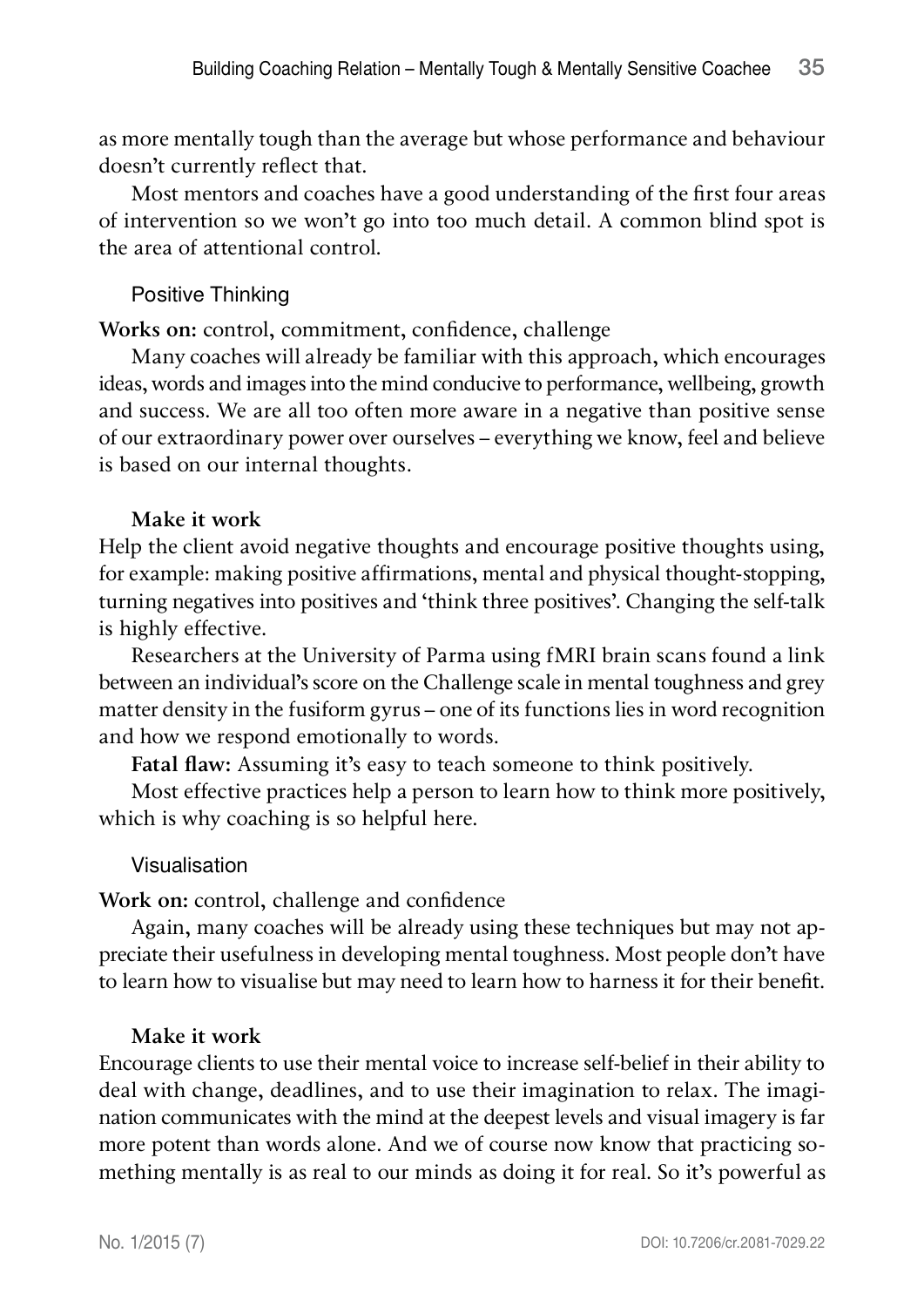well as offering clients a safe way to experiment – seeing themselves as successful in tough situations, for example. Many of the sports-people during the Olympics this month will be familiar with this approach, it's widely used in sports to support 'anchoring' behaviour.

Guided imagery is a particular form of visualisation where the imagination is used to recreate relaxing situations.

#### Anxiety control

Works on: control, confidence, challenge

This is possibly the best understood area of intervention used by most coaches and mentors. We know that physiological responses can help clients to manage mental responses such as worry, fear, negative self-talk) that can impact on interpersonal confidence, life control, emotional control and challenge.

#### Make it work

Typically, coaches might introduce techniques for breathing and muscular relaxation. Other techniques which can also be very beneficial include self-hypnosis, controlled distraction, anchoring and learning to sleep more effectively.

A recent study at the University of Basel showed a close link between mental toughness, the ability to sleep and performance and wellbeing.

#### Goal setting

Works on: control, commitment, challenge, confidence

Goal setting is a powerful means to develop mental toughness, for example, setting milestones can help them be realistic– 'eating the elephant a slice at a time', and achieve the right balance

#### Attentional Control

Works on: Life Control (Self Efficacy), Commitment, Challenge and Confidence in Abilities (Self-esteem)

If there is one factor which is highly significant in enabling people to perform to their potential and feel less stressed in so doing, it is their ability to focus and to do so for a sustained period of time. This is particularly true for those whose life and work is centred around intellectual activity – reading, writing, studying etc. – as opposed to physical activity. And it is still important with the latter.

It has been variously estimated that the average attention span for a young person these days is around 8 minutes. Moreover we know that each time we break away from a piece of work we never return exactly to the point where we left off. We have to back track a little to 'tune in' again. Again estimates suggest that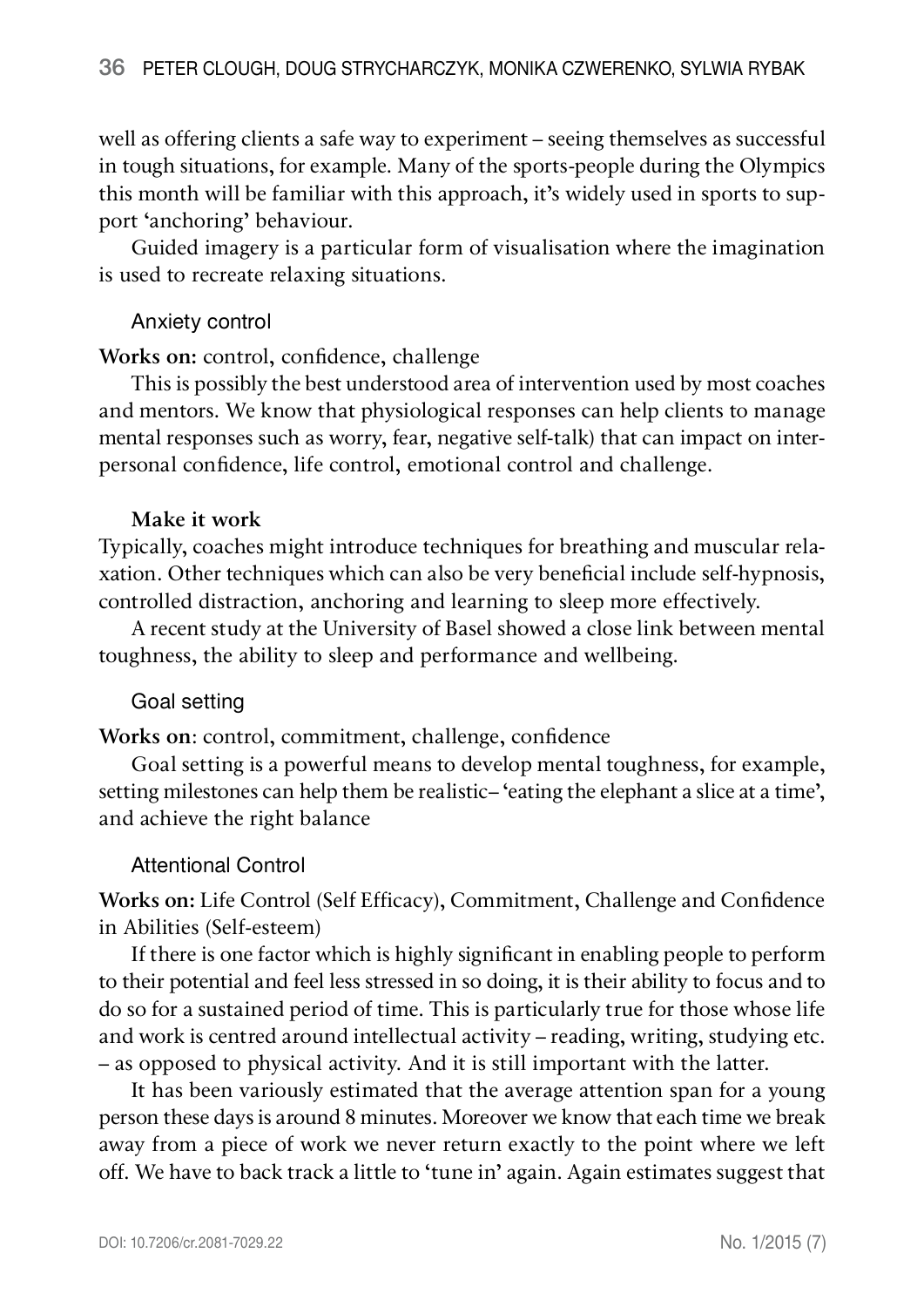you might have to re-visit up to 30% of the work you carried out before you broke off.

This means that a mental activity like writing a report or reading an important document, already stressful for many, can take much longer to complete than would otherwise be the case if we could concentrate fully on the task.

However research in the US and elsewhere, particularly in the sports world, shows that it is possible to develop a person's attentions span to 45 minutes or more.

A key issue here is that Attentional Control is very much a learned experiential activity. You cannot teach someone to concentrate better.

It requires three elements:

- Practice we learn to focus through repeated experimentation and purposeful exercise
- Reflection as we develop it is important to take stock of what it is we are now doing that enables us to concentre better
- $\blacksquare$  Measurement providing evidence that what we are now doing is somehow tangible and beneficial.

This area is extremely well suited to the support which can be provided by a skilled coach or facilitator.

Interventions fall into four broad groupings which essentially deal with interruptions and distractions:

Developing Concentration. The interesting thing here is that often we can concentrate with amazing intensity when we want to or need to. Try interrupting a teenager who is hooked on computer games or ask someone a question during a football match.

#### Make it work

The challenge here is to reproduce those moments of intense concentration, make the coachee self-aware about what they are now doing and what it is they are doing to achieve that state. Then to think about how they might reproduce that when needed in other circumstances.

There are several games and exercise which help to do this. Bop-iT – an inexpensive electronic toy which requires the player to follow a complex set of instructions to achieve a progressively higher score. Number grid exercise (see www.aqr.exercises.com for a beta version of such an exercise), Stroop tests, etc. And computer games such a space invaders can be helpful too if the coachee reflects on how they have suddenly achieved better scores. Better concentration will have been one of the factors.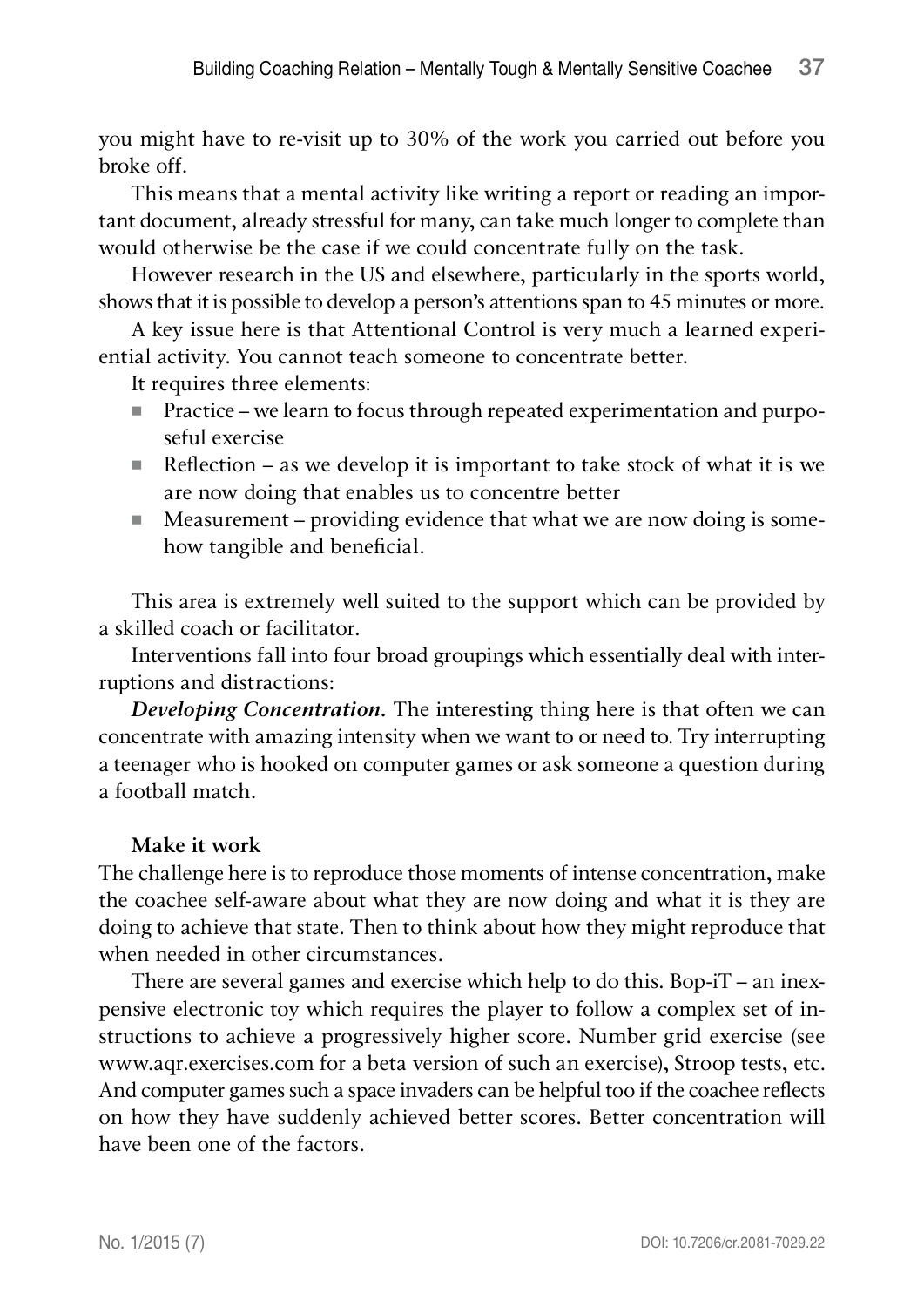Emptying the mind – learning to still the mind enhances concentration. Easier said than done. As soon as you say 'don't think about x!' you can't stop thinking about X.

#### Make it work

Techniques range from yoga, meditation and mindfulness through to exercise like the stork stand.

Ask the coachee to stand on one leg with arms outstretched. Ask them to close their eyes and maintain balance. For most people, thinking about maintaining balance often means they lose their balance. If they learn not to think about it (perhaps by thinking about something else entirely) they are suddenly much more able to maintain the stork stand. If you speak with the coachee whilst doing this you will also find that the ability to maintain balance is enhanced. This is an example of the second broad grouping – Controlled Distraction.

Controlled Distraction. It can sometimes be easier to think of, or do something else that is calming and which you know develops that state of mind.

#### Make it work

These can be mental or physical tasks. Music is thought to work well for some – especially listening to lyrics of some songs. Looking at pictures of relaxing scenes etc. Physical tasks can include carrying out routine tasks – weeding a garden border, playing with a pet, etc.

Helping the coachee to identify those opportunities and with guided reflection to understand why and how they work for them.

Managing Interruptions. When carrying out important and valuable work doing it in an environment free for interruption will be more than useful.

#### Make it work

There are two elements to this. Firstly working with a coachee to identify what are the frequent sources on interruption which creates stress or pressure for them. Secondly to identify how (not whether!) they can create those opportunities for interruption free work.

#### Fatal Flaw

The majority of these techniques rely firmly on experiential learning. Whereas concentration can be developed, it is extremely difficult to teach to someone. It is important to stress the need for practice, practice, practice and the need to monitor change (which is which using tools such as Bop-It and Number Grid exercises work so well – the coachee can see and measure progress).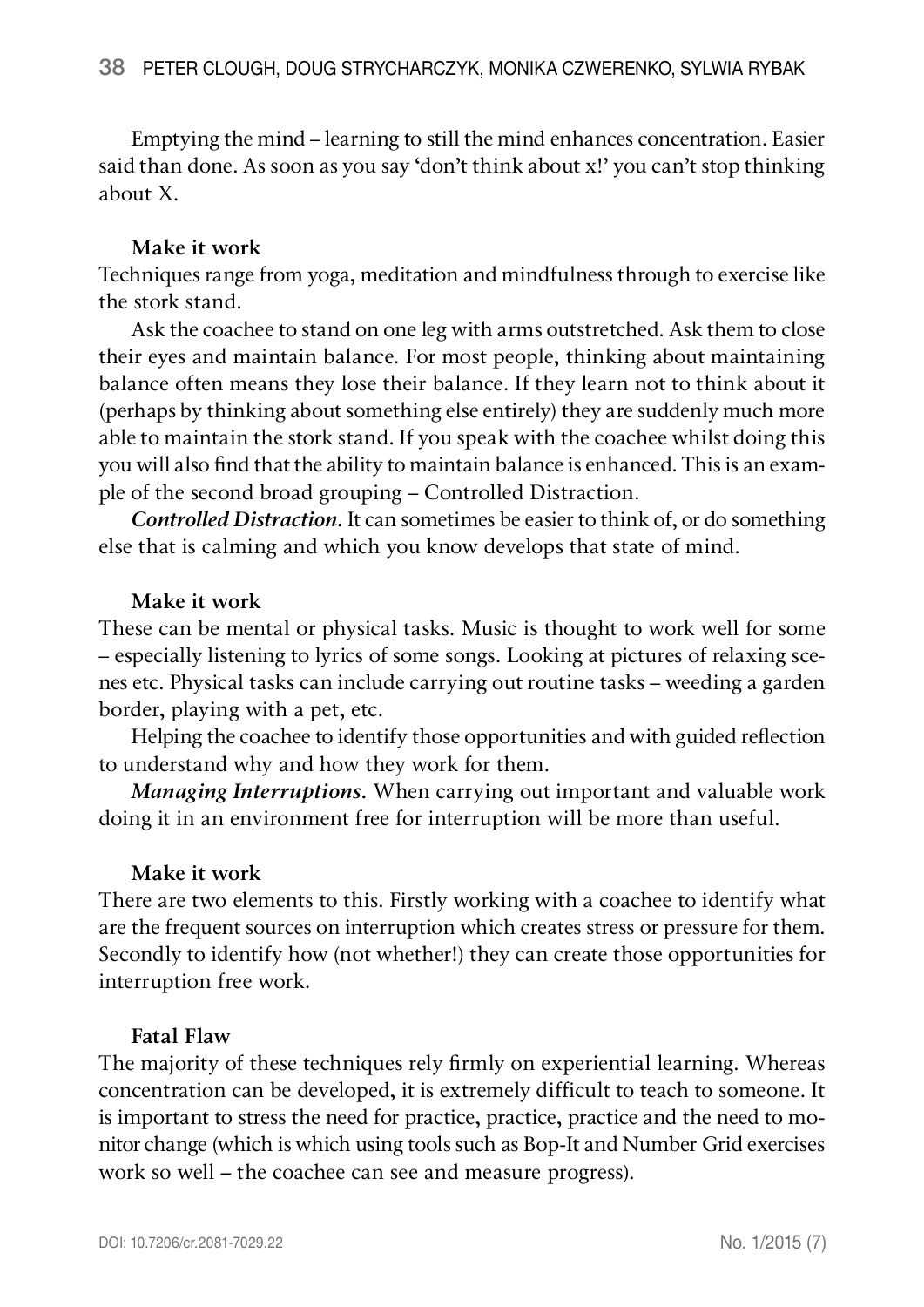Also managing coachees expectations for immediate results. That won't happen – but the rewards for perseverance are significant.

## **Summary**

In this article we've looked at the usefulness of the concept of mental toughness in the coaching and mentoring arena.

It is often said that stress, pressure and challenge is endemic in today's society.

While this emphasis on stress may over-inflate its importance, it is none the less obvious that many coaching sessions are instigated by clients under the umbrella of stress management.

There has been a considerable debate in the research literature as to what mental toughness actually is. It is obviously related to concepts such as reliance and hardiness, but provides a more specific hook onto which you can hang coaching interventions. The more mentally tough individual is better able to deal with the pressures of life and prosper within a competitive environment (e.g. Earle and Clough, 2001).

We believe the model of mental toughness and the mental toughness measure MTQ48 is a robust and useable tool. It has four main components: Control, Challenge, Commitment and Confidence. Our view that mental toughness can be developed is driven both by personal experience of working as coaches and from clear empirical evidence.

In conclusion, mental toughness coaching offers the coachee the ability to deal with a whole range of pressures better and to 'become the best that they can be'. It also provides the coach the opportunity to deal more effectively with the challenges and stresses that are often associated with this particular role.

### **References**

Alderman, R.B. (1974). Psychological Behaviour in Sport. Toronto: WB Saunders.

- Bull, S.J., Albinson, J.G. i Shambrook, C.J. (1996). The Mental Game Plan: Getting psyched for sport. Sports Dynamics, Eastbourne.
- Clough, P.J., Earle, F. i Earle, K. (2005) Can training toughen you up? Division of Occupational Psychology, BPS Conference, Warwick, Wielka Brytania, 12–14 stycznia.
- Clough, P.J., Earle, K. i Sewell, D. (2002). Mental toughness: the concept and its measurement. W: I. Cockerill (red.), Solutions in Sport Psychology. London: Thomson.
- Crust, L. i Clough, P.J. (2011). Developing Mental Toughness: From Research to Practice. Journal of Sport Psychology in Action, 2: 21–32.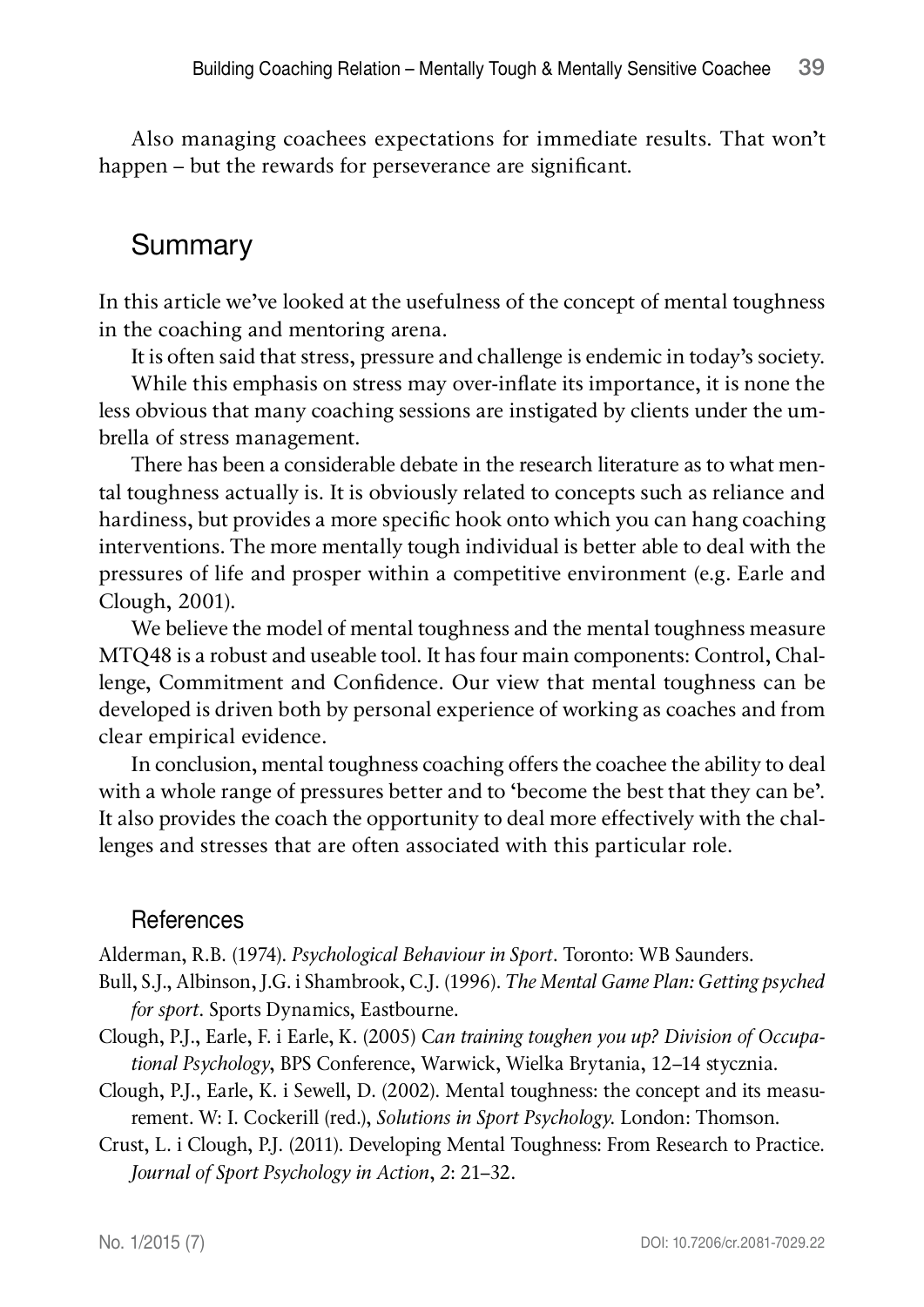- Dennis, P.W. (1981). Mental toughness and the athlete. Ontario Physical and Health Education Association, 7: 37–40.
- Dyer, J.G. i McGuinness, T.M. (1996). Resilience analysis of the concept. Archives of Psychiatric Nursing, 10(5): 276–82.
- Earle, K. i Clough, P.J. (2001). When the going gets tough: a study of the impact of mental toughness on perceived demands. Journal of Sport Science, 19: 61.
- Funk, F.C. (1992). Hardiness: a review of theory and research. Health Psychology, 11(5): 335–345.
- Gucciardi, D., Gordon, S., i Dimmock, J. (2008). Towards an Understanding of Mental Toughness in Australian Football. Journal of Applied Sport Psychology, 20(3): 261–281.
- Goldberg, A.S. (1998). Sports Slump Busting: 10 steps to mental toughness and peak performance. Champaign, IL: Human Kinetics.
- Gould, D., Petlichkoff, L., Simons, J. i Vevera, M. (1987). Relationship between competitive state anxiety-2 subscales scores and pistol shooting performance. Journal of Sport Psychology, 9: 33–42.
- Hodge, K. (1994). Mental toughness in sport: lessons for life. The pursuit of personal excellence. Journal of Physical Education, 27: 12–16.
- Hull, C.L. (1951). Essentials of behaviour. Yale University Press, New Haven.
- Jackson, R. i Watkin, C. (2004). The resilience inventory: Seven essential skills for overcoming life's obstacles and determining happiness. Selection and Development Review, 20(6): 9–11.
- Jones, G., Hanton, S. i Connaughton, D. (2007). A framework of mental toughness in the world's best performers. Sport Psychologist, 21(2): 243–264, http://www.cabdirect.org/ abstracts/20073152280.html
- Kobasa, S.C. (1979). Stressful life events, personality, and health: an inquiry into hardiness. Journal of Personality and Social Psychology, 37(1): 1–11.

Krane, V., Joyce, D i Rafeld, J. (1994). Competitive anxiety, situation criticality, and softball performance. The Sport Psychologist, 8: 58–72.

Loehr, J.E. (1982). Athletic Excellence: Mental Toughness Training for Sport. Lexington, MA: Forum.

Loehr, J.E. (1986). Mental Toughness Training for Sport: Achieving athletic excellence. Lexington, MA: Stephen Greene Press.

Loehr, J.E. (1995). The New Toughness Training for Sports. New York: Plume.

Taylor, J. (1989). Mental toughness (part 2): a simple reminder may be all you need. Sport Talk, 18: 2–3.

Tutko, T.A. i Richards, J.W. (1976). Psychology of Coaching. Boston: Allyn and Bacon.

Woods, R., Hocton, M. i Desmond, R. (1995). Coaching Tennis Successfully. Champaign, IL:, Human Kinetics.

Passmore, J. (2008). Psychometrics in Coaching. London: Kogan Page.